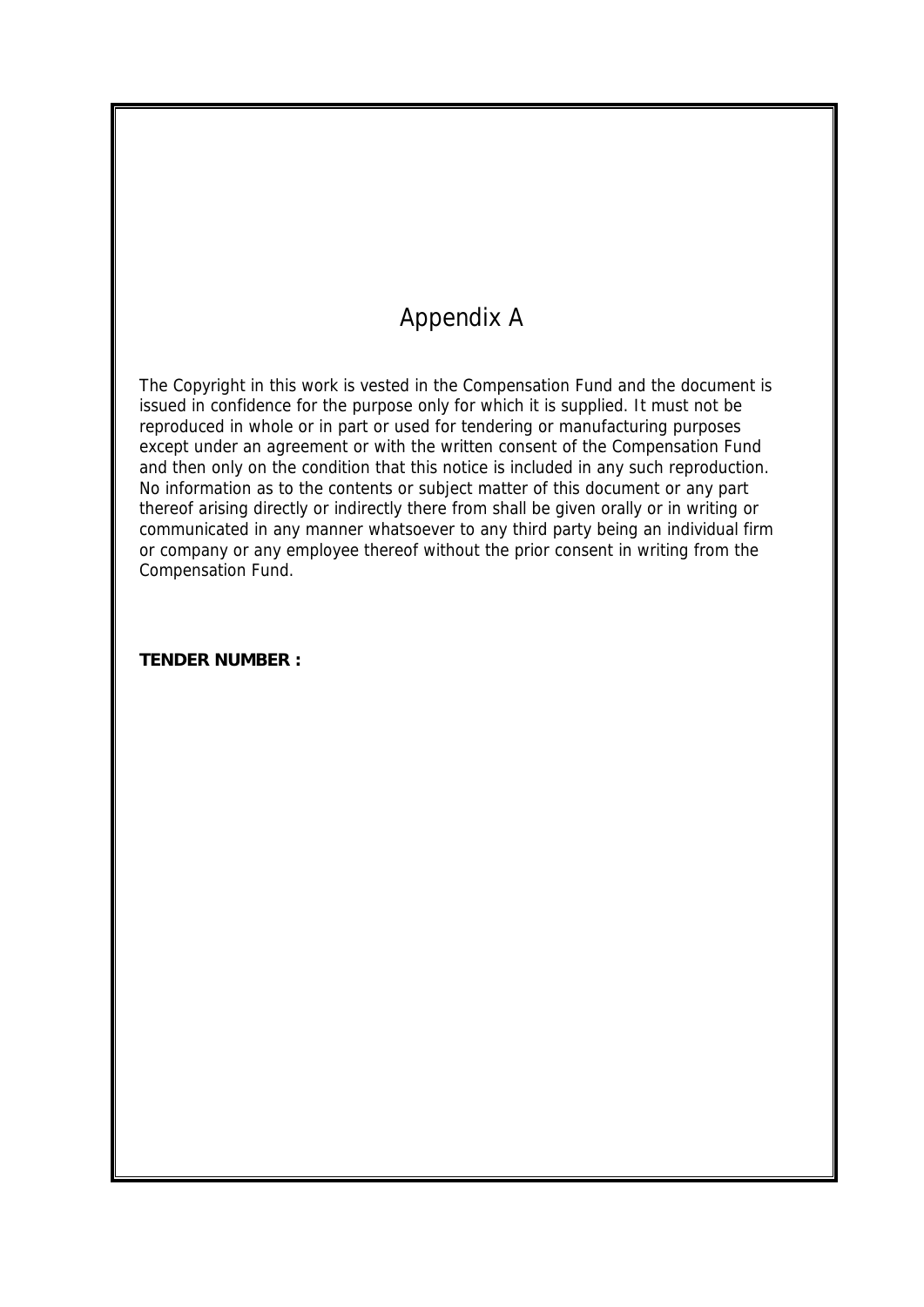

**Compensation Fund** 

# **SERVICES AGREEMENT**

between

#### **THE COMPENSATION FUND**

| <b>Physical Address</b> |  | Compensation House,<br>Cnr Hamilton & Soutpansberg streets, '<br>Pretoria |                                 |  |
|-------------------------|--|---------------------------------------------------------------------------|---------------------------------|--|
| <b>Postal Address</b>   |  | P. O. Box 944, Pretoria, 0001                                             |                                 |  |
| Tel and Fax No.         |  | Tel: (+27 12 313 6327<br>Fax: (+27 12) 357 1751                           |                                 |  |
| Signed at               |  | <b>PRETORIA</b>                                                           | Date                            |  |
|                         |  |                                                                           |                                 |  |
| <b>Name</b>             |  |                                                                           | who warrants that they are duly |  |
| <b>Office</b>           |  |                                                                           | authorised to sign              |  |

and

| Date                            |  |
|---------------------------------|--|
|                                 |  |
| who warrants that they are duly |  |
| authorised to sign              |  |
|                                 |  |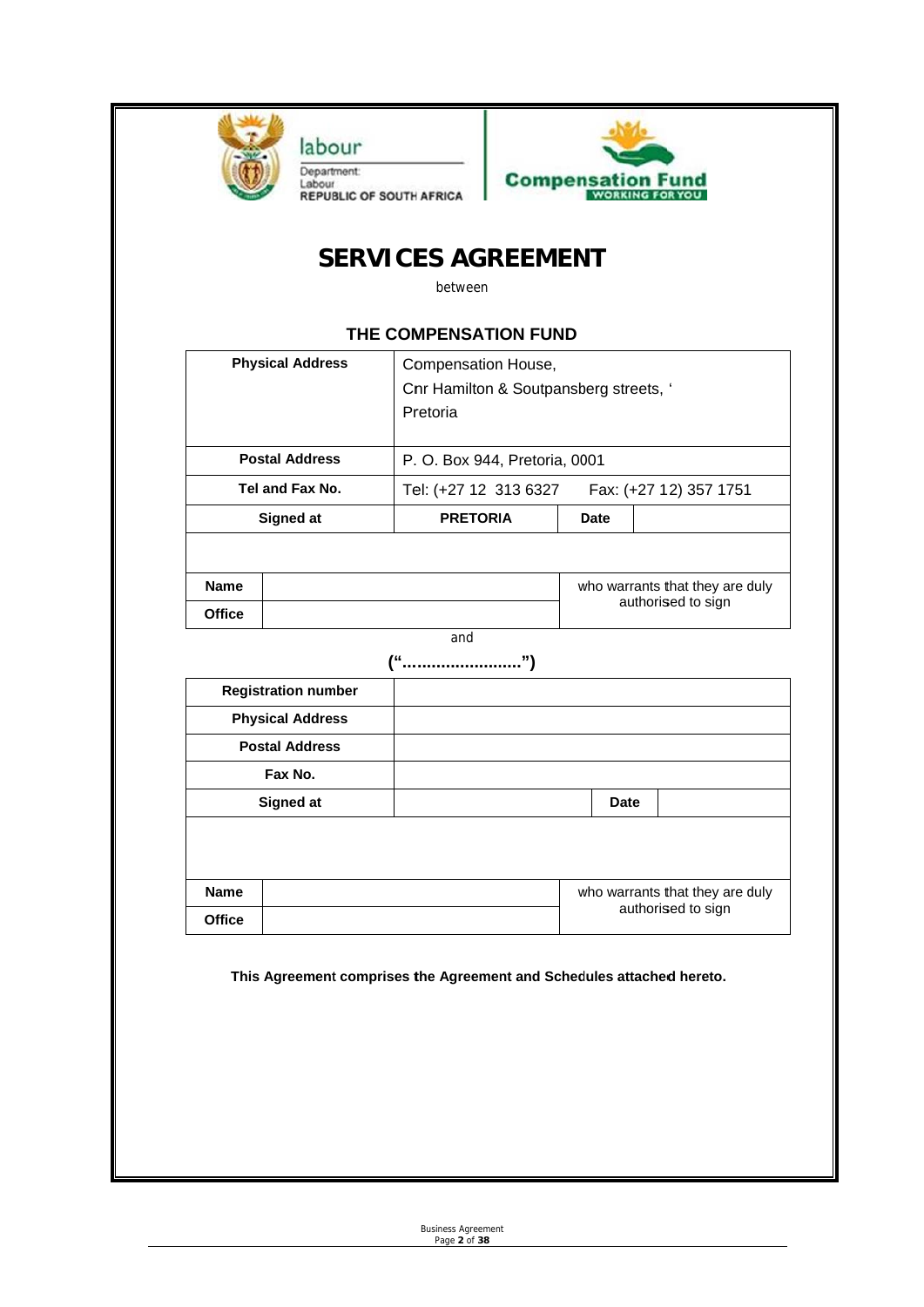## **PART 1 – BUSINESS AGREEMENT**

#### 1. **DEFINITIONS AND RULES OF INTERPRETATION**

- 1.1. *Rules of interpretation.* In this Agreement :-
- 1.1.1 clause headings are for convenience and are not to be used in its interpretation;
- 1.1.2 unless the context indicates a contrary intention an expression which denotes:-
- 1.1.2.1. any gender shall include the other genders;
- 1.1.2.2. a natural person shall include a juristic person and vice versa;
- 1.1.2.3. the singular shall include the plural and vice versa;
- 1.1.3 references to clauses, schedules, parts and sections are, unless otherwise provided, references to clauses, schedules, parts and sections of this Agreement;
- 1.1.4 references to any enactment shall, unless expressly stipulated otherwise, be to RSA enactments and shall be deemed to include references to such enactment as reenacted, amended or extended from time to time;
- 1.1.5 cross references to clauses in a specific schedule, part or section shall be a cross reference to clauses in such schedule, part or section unless specifically stated otherwise;
- 1.1.6 when any number of days is prescribed same shall, unless otherwise specifically stated, be reckoned exclusively of the first and inclusively of the last day;
- 1.1.7 if any provision in a definition or in the recital is a substantive provision conferring rights or imposing obligations on any party, then notwithstanding that it is only in the definition clause or recital, effect shall be given to it as if it were a substantive provision in the body of this Agreement;
- 1.1.8 where words have been defined in the body of this Agreement, such words shall, unless otherwise required by the context, have the meanings so assigned to them throughout this Agreement.
- 1.1.9 where any provision contemplates a notice to be given or agreement to be reached between the parties, such notice or agreement shall, unless expressly provided otherwise, be made in writing.
- 1.2. *Meanings of expressions and words*. In this Agreement the following expressions and words have the meanings assigned to them below and derivative expressions and words will have a corresponding meaning:-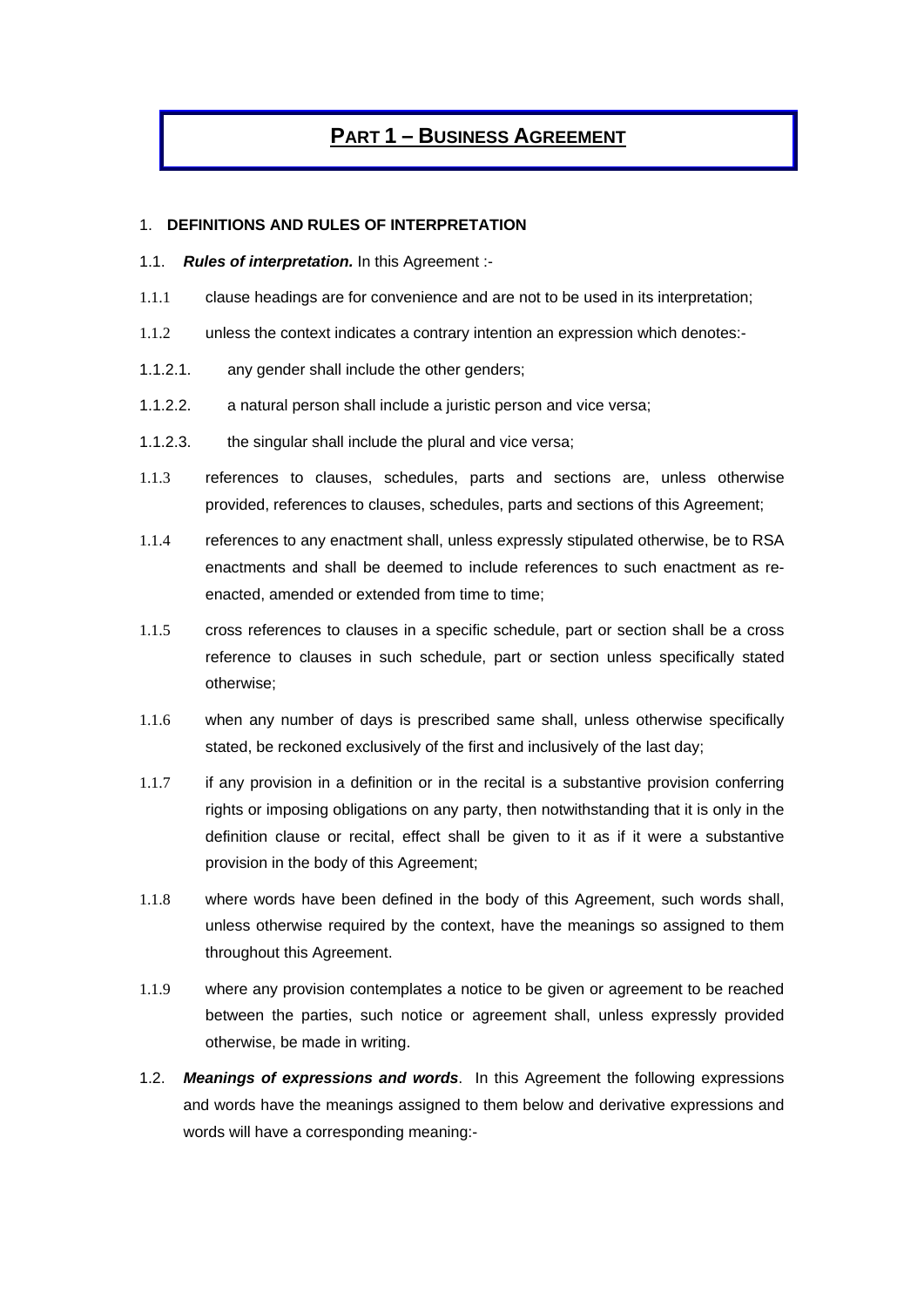- 1.2.1 **"Agreement"** means this Agreement, including all schedules and annexes, together with amendments thereto executed by the parties in accordance with the Change Control Policy;
- 1.2.2 **"Bid"** means Contractor's response to the Tender dated ………..;
- 1.2.3 **"Business Day"** means any day in the RSA which is not a Saturday, Sunday or official public holiday within the meaning of the Public Holidays Act, 1994. All references in this Agreement to days shall be deemed to be to calendar days, unless specifically stipulated as being Business Days;
- 1.2.4 **"Change Control Policy"** means the policy set out in **Schedule 1 Change Control Policy**;
- 1.2.5 **"Client Service Manager" ("CSM")** means a Contractor representative appointed as such in terms of **Schedule 2 – Contract Governance Structure** to fulfil the functions set out therein;
- 1.2.6 **"Contractor"** means \_\_\_\_\_\_\_\_\_\_\_\_\_\_\_\_\_\_\_\_\_, a company, cc, person or sole proprietor duly incorporated according to the laws of the Republic of South Africa, (Registration No \_\_\_\_\_\_\_\_\_\_\_\_\_\_\_);
- 1.2.7 **"Effective Date"** means notwithstanding the Signature Date, \_\_\_\_\_\_\_\_\_\_\_;
- 1.2.8 "**IT System**" means the computer and peripheral devices, hardware, firmware, operating system software and equipment to be utilised by Contractor in the performance of its obligations under this Agreement;
- 1.2.9 "**RSA**" means the Republic of South Africa;
- 1.2.10 "**Service Levels**" means the stipulated criteria applicable, if any, to the Services, as set out in **Error! Reference source not found.**;
- 1.2.11 "**Services**" means the services to be provided by Contractor to the Fund and the Regions, as the case may be, as specified in **Error! Reference source not found.**;
- 1.2.12 "**Signature Date**" means the date of signature of this Agreement by the party signing last;
- 1.2.13 "**SLA**" means a Service Level Agreement in respect of each region entered into by Contractor with the Fund and annexed to **Error! Reference source not found.** which shall be subject to the terms and conditions of this Agreement. It is recorded that no such SLA's have been agreed to as at the signature date and all such SLAs will be agreed to between the parties in terms of the Change Control Policy;
- 1.2.13.1. "**the Fund**" **/ CF** means the Compensation Fund;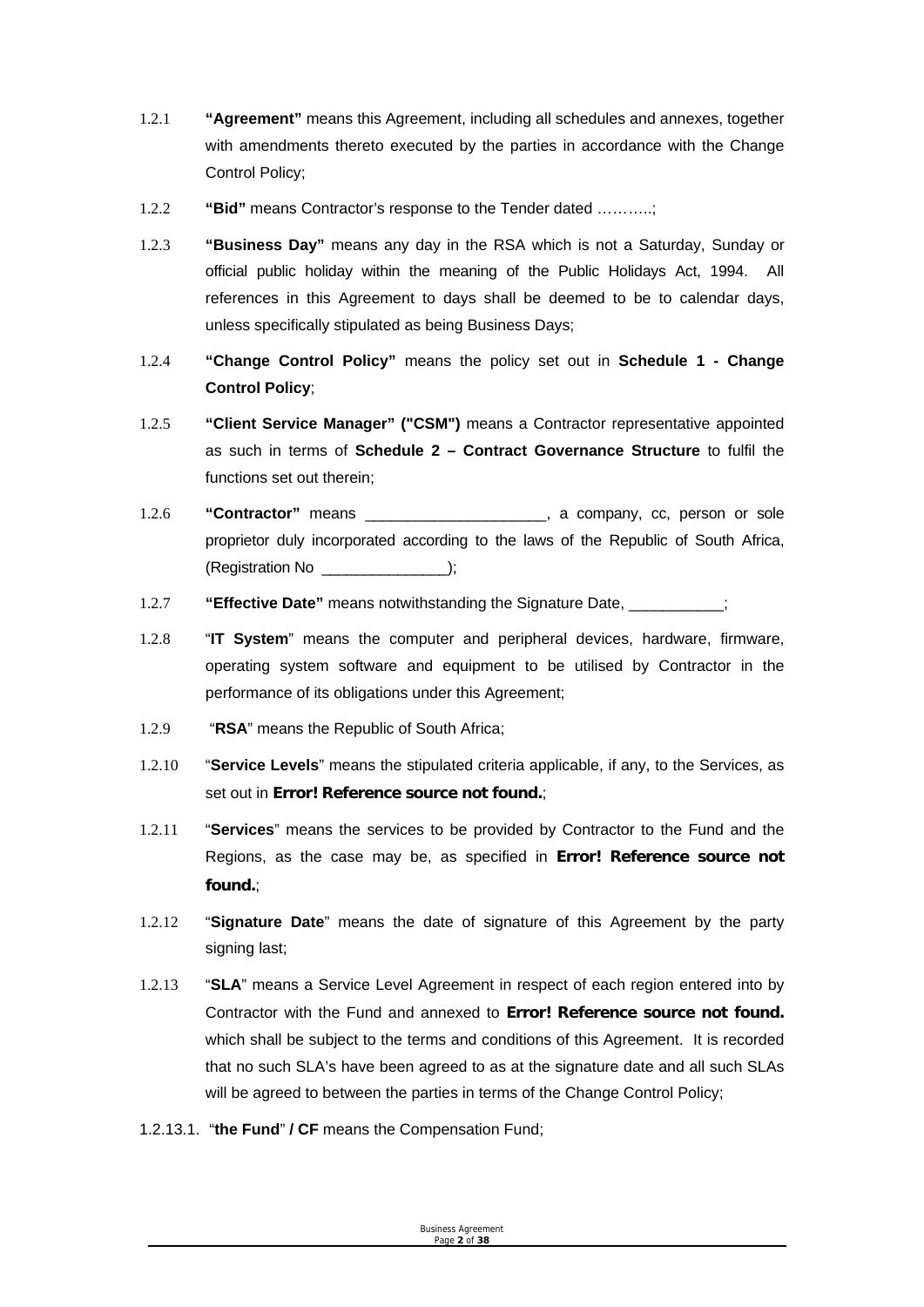- 1.2.14 **"Fund's Managers" ("FM")** means a Fund representative appointed as such in terms of **Schedule 2 – Contract Governance Structure** to fulfil the functions set out therein;
- 1.2.15 "**Regions**" **Schedule 8** means Fund User Groups, being the provinces which will acquire Services from Contractor in terms of SLA's executed between such Regions and Contractor, provided that where no such SLAs are executed, the Regions will acquire the Services on the basis set out in **Error! Reference source not found.**;
- 1.2.16 "the Tender" means Tender **constant of the State and Fund in respect of the** Services.

#### **2. BACKGROUND**

It is recorded for the purposes of clarifying the operative provisions of this Agreement that it is being entered into under the following circumstances:-

2.1 The mandate of the Compensation Fund is derived from Section 27 (1)(c) of the Constitution of the Republic of South Africa. In terms of this act, all South Africans have a right to social security. The Compensation Fund is then mandated to provide social security to all injured and diseased employees.

The Compensation Fund is a public entity of the Department of Labour. The Fund administers the Compensation for Occupational Injuries and Diseases Act no. 130/1993 as amended by the COIDA 61/1997.

The main objective of the Act is to provide compensation for disablement caused by occupational injuries or diseases sustained or contracted by employees, or for death resulting from such injuries or diseases, and provide for matters connected therewith.

The Fund generates its revenue from levies paid by employers, which consists mainly of annual assessments paid by registered employers on a basis of a percentage or fixed rate of the annual earnings of their employees. The COID Act, however, makes provision for a minimum assessment to ensure that the assessment is not less than the administration costs incurred.

#### **The operations of the Compensation Fund are also affected by the following legislation:**

- o Public Finance Management Act, of 1999 as amended
- o Occupational Health and Safety Act, 1993
- o NEDLAC Act, 1994
- o Labour Relations Act, 1995, as amended
- o Basic Conditions of Employment Act, 1997, as amended
- o Employment Equity Act, 1998
- o Skills Development Act,1998 as amended
- o Unemployment Insurance Act, 2001 as amended
- o Unemployment Insurance Contributions Act, 2002

#### 3. **APPOINTMENT**

The Fund hereby appoints Contractor, who accepts such appointment, to provide the Services in terms of this Agreement.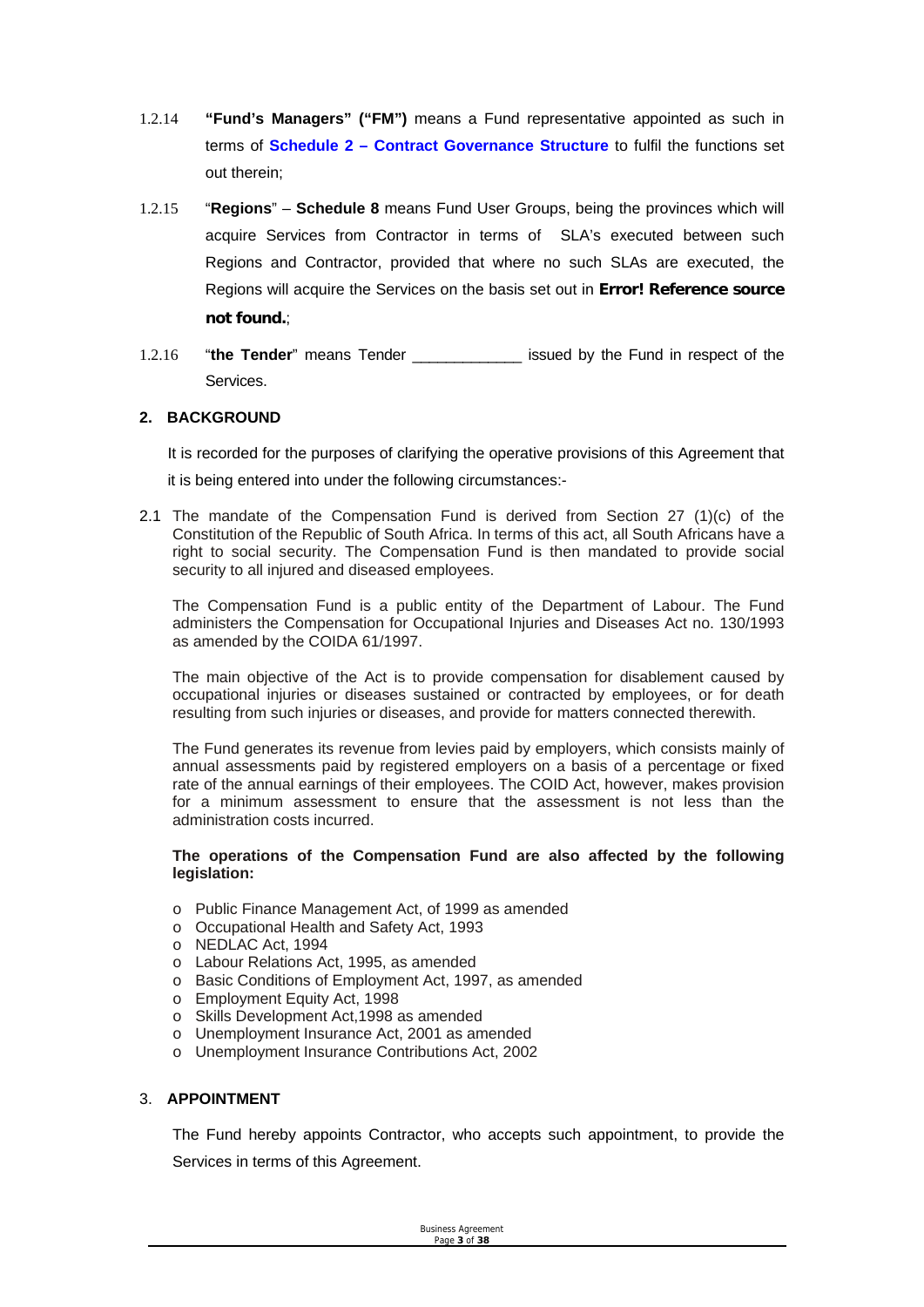#### 4. **DURATION**

- 4.1. *Duration*. Subject to the provisions of clause 4.2, this Agreement shall commence on the Effective Date for a period of two (2) years and, subject to the rights of termination stipulated herein, shall continue until the expiry of the project.
- 4.2. *Instruction from the Fund*. Notwithstanding the provisions of clause 4.1, the Contractor will provide services to the Fund in terms of this Agreement up until the close of business on \_\_\_\_\_\_\_\_\_ ("**the Initial Period**") provided that the Fund may, subject to the parties reaching agreement on pricing for such extended period, extend this date for an additional period not exceeding 2 (two) years on the same terms and conditions on written notice to Contractor, which notice shall be given no less than 90 (ninety) days prior to the expiry date of the Initial Period.

#### 5. **BLACK ECONOMIC EMPOWERMENT**

5.1. Contractor hereby acknowledges its commitment to achieving Black Economic Empowerment and agrees that for the duration of this Agreement, it shall comply with **Schedule 4 – Black Economic Empowerment.** 

#### 6. **LOCAL PRESENCE**

6.1 Contractor hereby acknowledges the need for local representation in respect of the Fund from where Contractor expects to operate from.

#### 7. **THE SERVICES**

- 7.1. *Provision of Services.* During the currency of this Agreement, Contractor shall provide the Services set out in **Error! Reference source not found.** to the Fund and the regions in accordance with:-
	- the Service Levels:
	- the terms of this Agreement.

#### **7.2 Service by the service provider**

The overall goal of turnaround strategy is to return an underperforming CF to normal in terms of acceptable levels of service delivery, financial health and administration.

To achieve these objectives, the CF turnaround strategy must reverse causes of distress, resolve the financial crisis, achieve a rapid improvement in financial performance, regain stakeholder support, and overcome internal constraints and unfavorable characteristics identified.

Turnaround approach should at least include the following components which are:- stabilizing the fund, enhancing and optimizing the CF's (people, processes and systems) in terms of the turnaround model indicated below.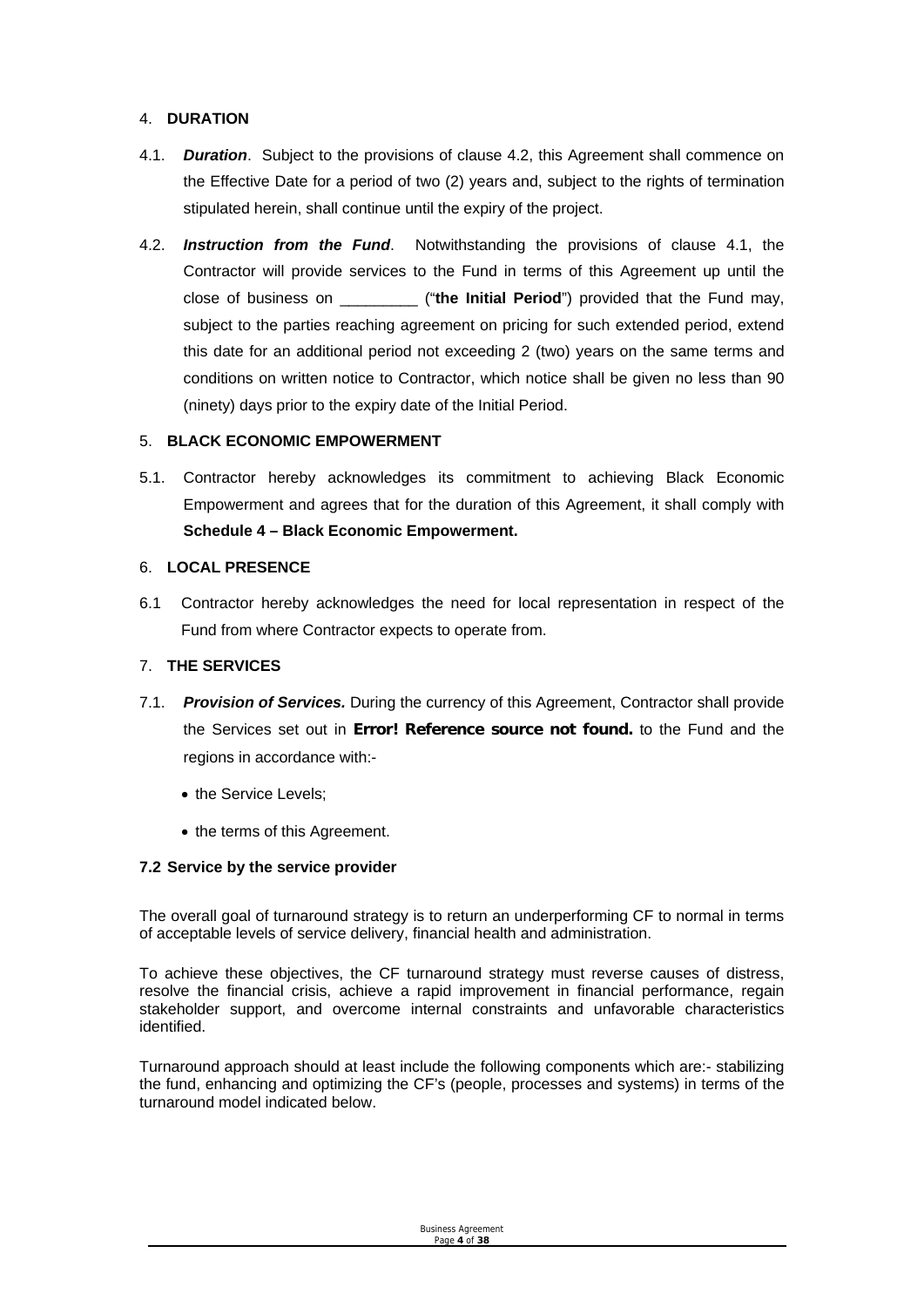#### **7.2.1 Components of turnaround strategy**

#### **7.2.1.1 Managing the turnaround**

The enabling components to manage the turnaround are turnaround leadership, stakeholder management, and turnaround project management.

#### **7.2.1.2 Stabilising the business and the financial management**

The CF needs to be stabilized to ensure the short-term future of the business, introducing predictability and ensuring legal and fiduciary compliance (PFMA).

#### **7.2.1.3 Fixing the distressed Compensation Fund**

The underperforming or distressed public entity needs to be fixed in strategic, organisational and operational terms.

#### **7.2.1.4 The successful service provider will be required to:**

- **Devise and Implement a Remedial Plan to remedy the interim crisis :- (Business unusual plan of action)**
- o Identify the root cause or contributory factors to the issues and weaknesses identified in the business process
- o Perform Root Cause Analysis on finance, fraud and risk administration and management
- o Perform an diagnostic review of people and systems to identify weaknesses to establish controls
- o Develop mitigating action plan aimed to resolving, eliminating, or minimising the incidence of the identified issues, weakness and lack of controls
- **Develop, design and implement the turnaround plan for the CF (Future model for the CF):-**
- o Diagnostic of the alignment of the strategic objectives of the CF against its shareholders mandate and objectives
- o Perform a legal review with the aim enhance service delivery. The legal review must be included in the turnaround plan.
- o Develop and implement a change management program addressing all elements of the program
- o Map and design Business Process for the Fund which includes both business processes for core and support functions of the CF
- Develop and implement a change management program addressing all elements of the program
- o Provide best practice benchmark study to the CF
- o Develop, Review and Update Governance Policy and Procedures as may be required
- o Facilitate the turnaround leadership
- o Develop, design and implement the turnaround approach and plan for the CF
- o Implement the turnaround plan for the CF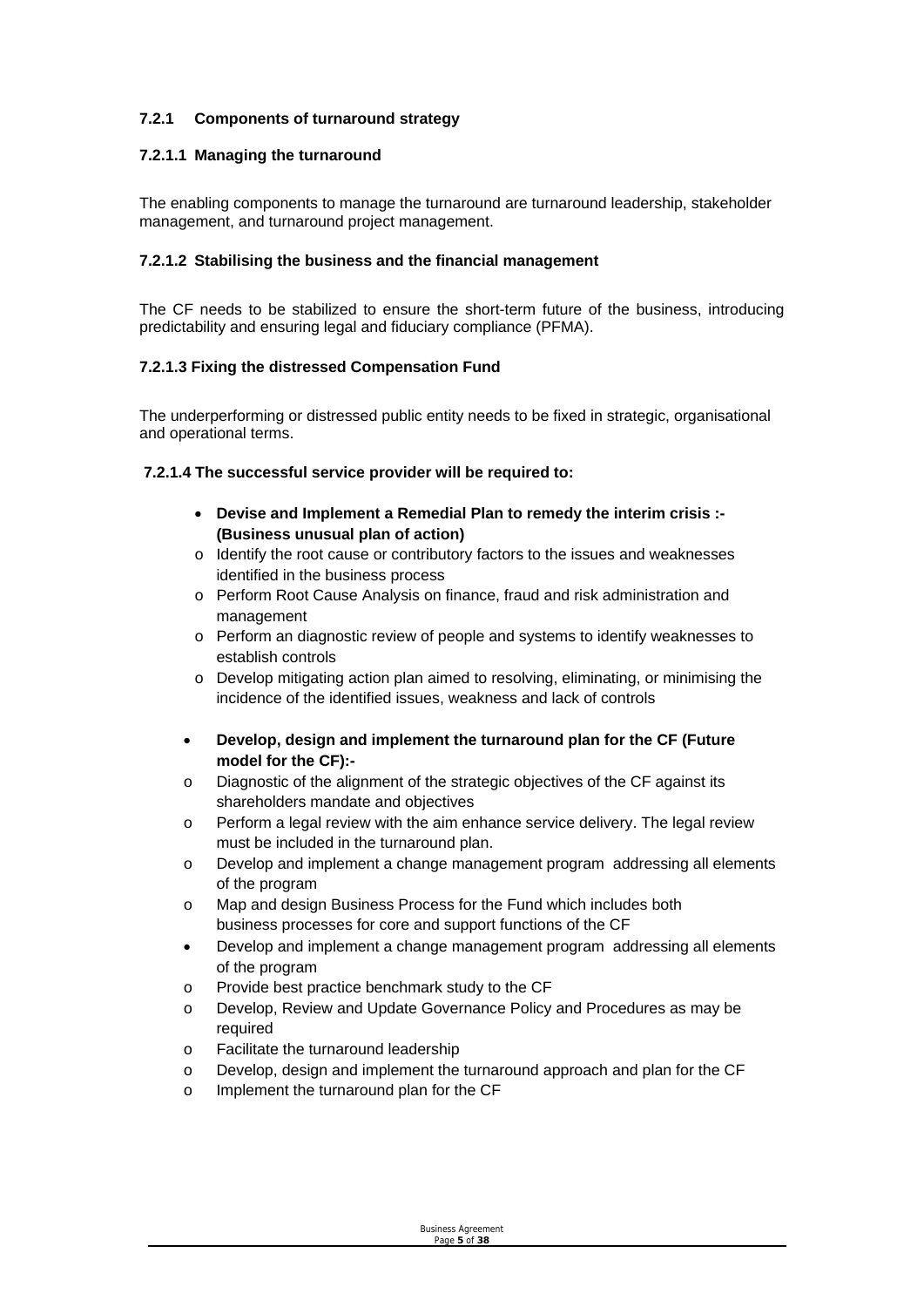- o **People**
	- Review Employment Contracts, Score Cards and Performance management, and redefine these as may be necessary
	- Develop appropriate organisational structure
	- Develop job descriptions covering posts in the revised organisational structure
	- Perform a complete skills audit across all levels of staff and evaluate current skills against the skills required to perform the job requirements
	- Evaluate suitability of current staff and perform a best fit placement of staff into positions where they are best trained and able to perform in accordance with the organisation's goals.
	- Manage the implementation of the new Human resource organisational structure in accordance with best HR practice

#### o **Business Processes and Systems**

- Review, Map, Optimise and Define all Business Processes across the entire value chain
- Review, Map, Optimise and Define all Systems Processes to close the gaps in governance and controls across the entire value chain
- Develop mitigation strategies for work segmentation, Risks and Controls
- Develop segmented workflows to optimise employee load balancing and turnaround times on tasks and service delivery elements
- Business systems and architecture review and make recommendations for optimisation
- Review, design and implement business intelligent information reports and advise a business specification to implement BI
- Develop Dashboards and Radars to facilitate good and timeous management information to feed into effective management processes

#### **7.2.1.5 Project Office**

Establishment of a Project Office to manage projects relating to the scope of work and delivery of the turnaround plan and to co-ordinate activities of the remedial and turnaround implementation plan at a location determined by the Director General of Labour. Resource the project office with resources to manage both the remedial and modernisation of the CF.

#### **7.2.1.6 Actuarial and Audit Professional Services (remedial plan)**

An analysis of the Compensation Fund conducted provides for the estimation of  $\pm$  600 000 claims that has remained unpaid for a number of years. The objective of the assignment is to conduct an actuarial valuation to determine the value of these claims as well as the impact thereof on the financial reserves of the Fund.

A comprehensive valuation report highlighting the work carried out, the methodology used and the findings and recommendations arising from the valuation should be produced.

The audit is an essential component of the diagnostic study which aims to assess the finance capacity of the C F.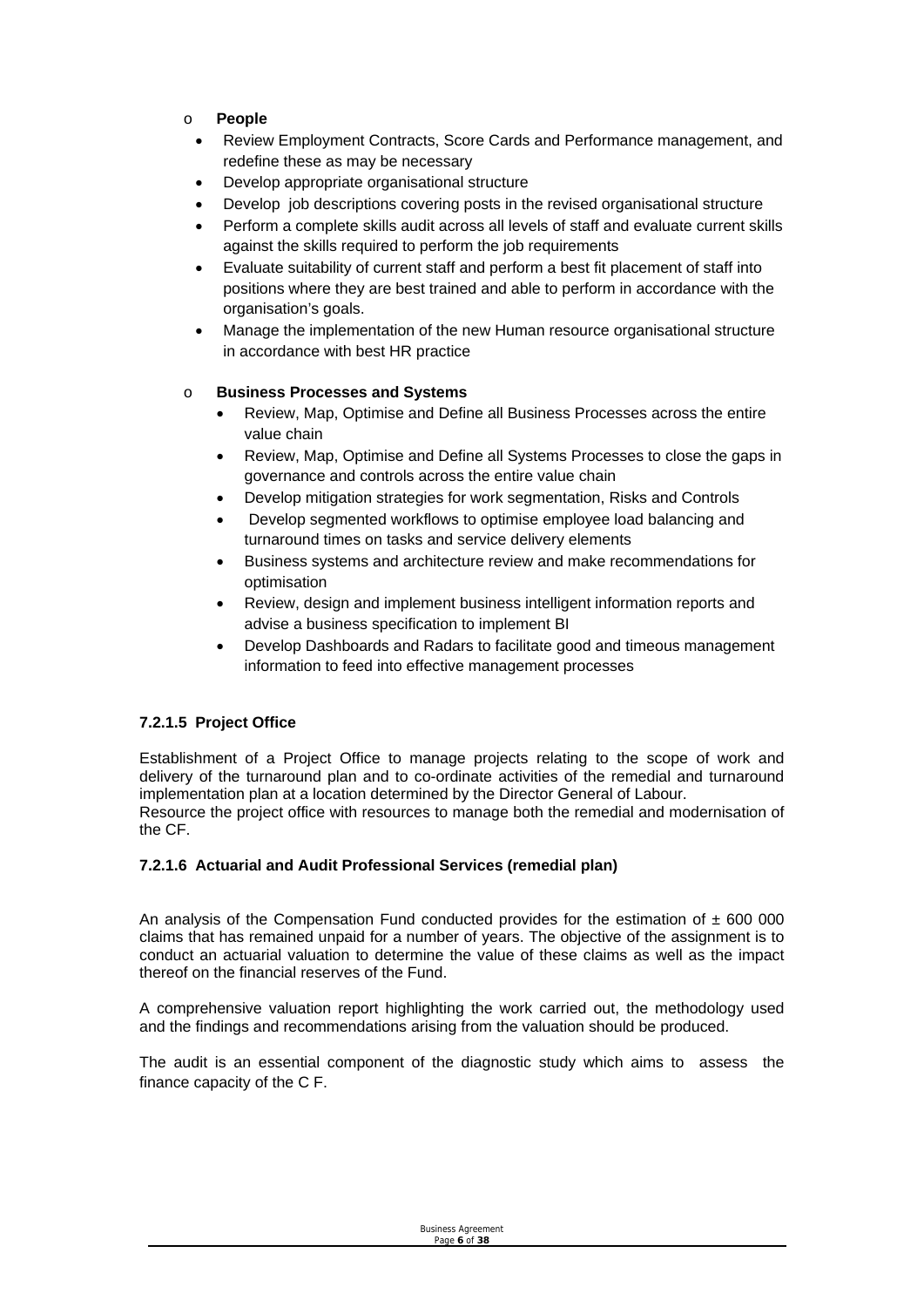#### **Key deliverables will be to:-**

- a. compile or update the Fund's action plan in response to the AG findings and Public Protector reports,
- b. conduct priority assessment of the action required to achieve the best results within project timeframes.
- c. allocate responsibilities with timelines for the priority areas identified following the review and assessment.
- d. make recommendations that are aimed at improving the financial reporting process going forward.
- e. design and implement general financial management in terms of GRAAP and PFMA
- f. establish controls and procedures that are aimed to mitigate and eliminate risk and fraud.
- g. review and optimise business processes to ultimately ensure that all amounts received by the Fund in terms of PFMA are receipted, completely, timely and accurately deposited and that all monies transferred and paid by the Fund, for claims and other Fund expenditure are accurately, efficiently and appropriately utilized and substantiated.

#### **7.2.1.7 Output Required**

The project deliverables will be to manage the implementation of the turnaround of the CF in terms of the scope of work indicated under paragraph 3.

- 7.3 *Contractor's obligations.* The obligations of Contractor referred to in this Agreement shall include, without limitation:-
- 7.3.1 Refraining from acting in such a manner, or failing to act, which itself amounts to or circumvent compliance with any of the conditions of this agreement.
- 7.4 *Change in scope of services.* Should any party wish to propose any change to the scope or nature of Services, such party shall adhere to the Change Control Policy.
- 7.5 *Changes only effective once signed off by both parties.* Any changes proposed by the parties in terms of clause 7.4 will only become effective once signed off by both parties, pending which signing off, both parties shall continue to perform their respective obligations in terms of this Agreement.

#### 8 **SERVICE LEVELS**

- 8.2 *Undertaking to achieve Service Levels.* Contractor undertakes that in providing the Services to the Fund, it will achieve the Service Levels set out in **Error! Reference source not found.**.
- 8.3 *Penalties*. Without detracting from any rights or remedies which the Fund may have, Contractor agrees to the payment of penalties in accordance with the provisions of **Error! Reference source not found.**, if any.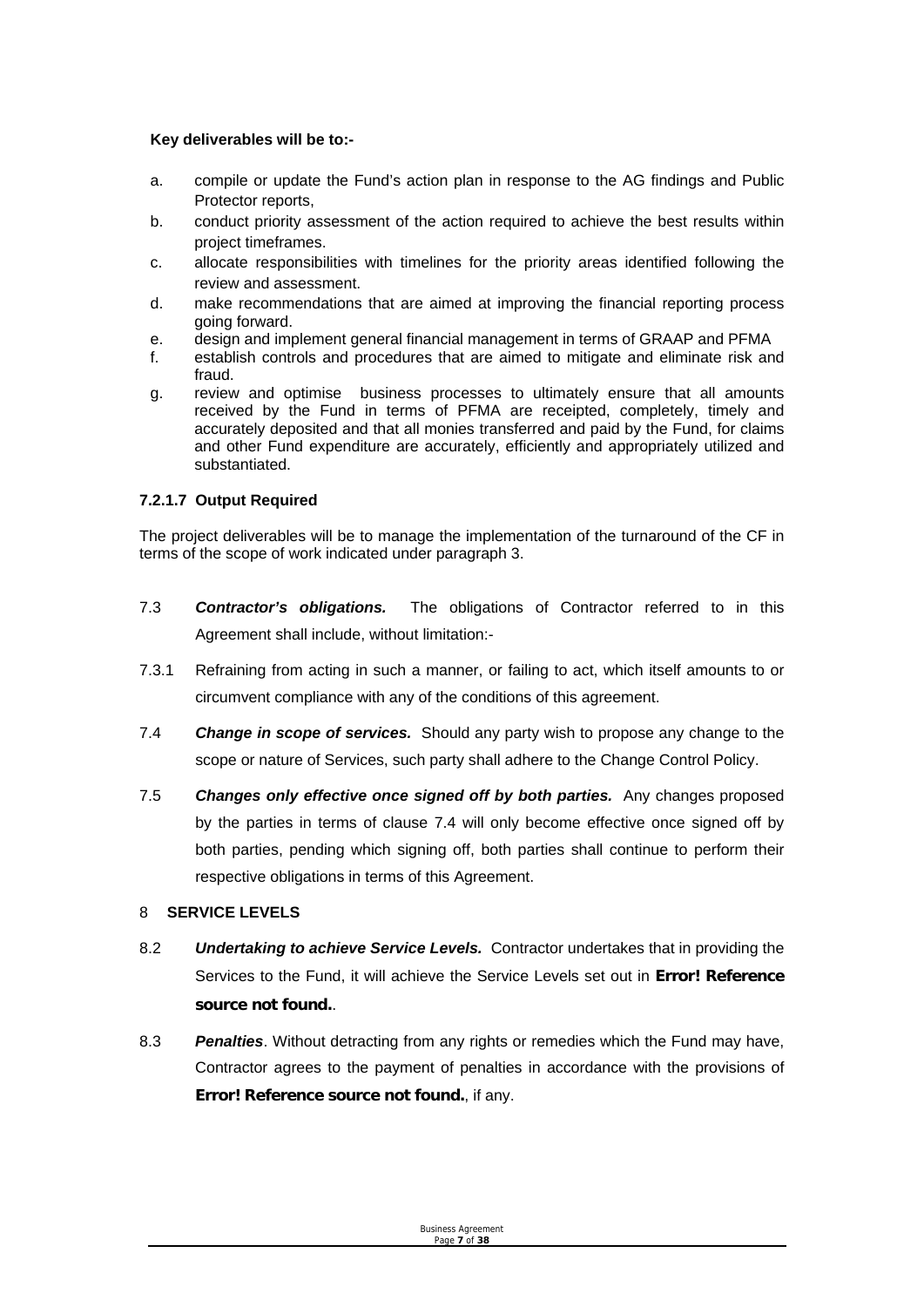- 8.4 *Obligations upon failure to meet Service Levels*. Should Contractor at any time fail to meet the Service Levels due to its default, Contractor will, without prejudice to the Fund's other rights and remedies:-
- 8.4.1 provide all such additional resources as may be necessary to perform the Services in accordance with the Service Levels as soon as possible thereafter and at no additional cost to the Fund; and
- 8.4.2 at the request of the Fund, promptly remedy any default or re-perform any nonconforming Service at no additional charge to the Fund.

#### **9. FINANCIAL MATTERS**

- *9.1 Consideration*. As consideration for the provision of Services pursuant to this Agreement, the Contractor shall receive remuneration on the basis set out in **Schedule 5 – Pricing Schedule**.
- *9.2 Additional charges*. Contractor shall not be entitled to claim for any additional payment exceeding the service charge indicated in **Schedule 5**, on the grounds of any misunderstanding or misinterpretation in respect of the Services, nor will Contractor be released from any risk or obligations imposed on or undertaken by Contractor on any such grounds or on the grounds that it could not have foreseen any matter which might affect, or have affected, the price or its performance or any part thereof in terms of this Agreement.

#### **10. RELATIONSHIPS WITH THIRD PARTIES**

- *10.1 Service providers*. It is recorded that Contractor may establish contractual relationships with service providers to undertake services pursuant to this Agreement. Accordingly:-
- *10.1.1* Contractor shall be responsible for establishing appropriate service levels with such service providers and for implementing quality assurance measures to ensure that the Fund is afforded a prompt and professional service;
- *10.1.2* Contractor shall be solely liable to such service providers for all payments to be made for authorised services rendered or made in respect of claims and Contractor hereby indemnifies the Fund against any claim which may be made by any such service provider against the Fund ;
- *10.1.3* Contractor shall be liable to the Fund for the negligent or intentional misconduct of such service providers and shall not exclude such liability.

#### **11. FRAUD PREVENTION AND DETECTION**

*11.1 Prevention of collusion*. Contractor shall take adequate steps to minimise the risk of collusion among its staff, the Fund employees, service providers and claimants.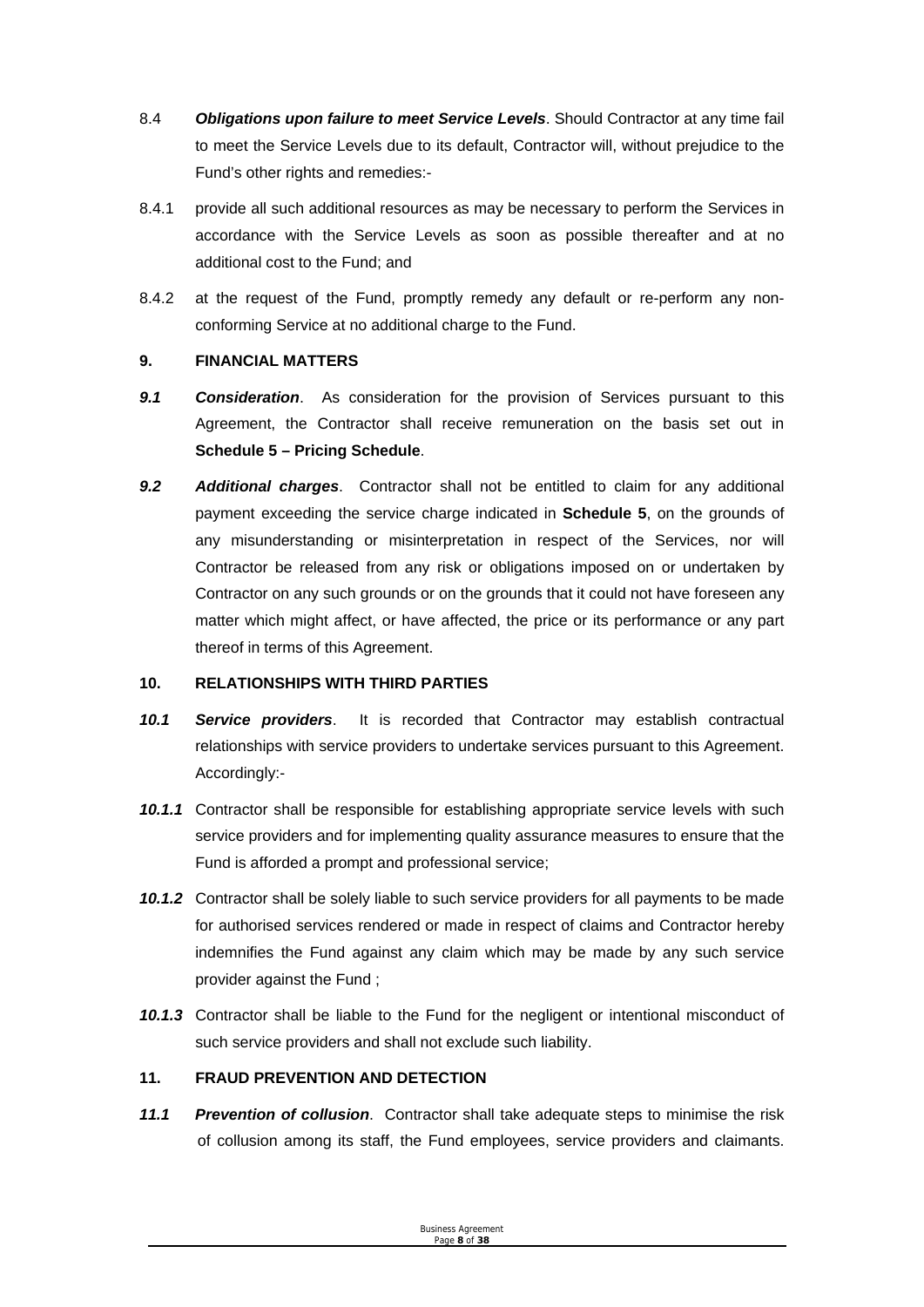Furthermore, Contractor's systems and procedures shall incorporate both preventative and detective safeguards capable of preventing and detecting fraudulent transactions.

- *11.2 Notification of fraud*. Contractor shall notify the Fund in writing of any suspected irregularities involving a Fund's employee or claimant immediately upon such suspicion arising.
- *11.3 Assistance*. Contractor shall assist the Fund in investigating such irregularities by providing to the Fund any evidence that it may have and by making its staff available to testify at any proceedings in respect thereof, whether informal or formal.

#### **12. MANAGEMENT INFORMATION SYSTEMS**

*12.1 Management Reports.* Contractor shall furnish the Fund with the reports set out in **Error! Reference source not found.** on the terms stipulated therein.

#### **13. CONTRACTOR'S PERSONNEL**

*13.1 Contractor to adhere to security procedures of Fund*. Contractor Personnel shall at all times when on Fund premises adhere to the standard health, safety and security procedures and guidelines applicable to Fund Personnel, as varied and conveyed by Fund to Contractor from time to time. Should the Fund at any time have reason to believe that any of Contractor's Personnel is failing to comply with such standard health, safety and security procedures and guidelines, the Fund may deny such person access to any or all of the Fund's premises or systems and require Contractor to replace such person without delay.

#### **14. DATA/INFORMATION**

- *14.1 Ownership***.** Ownership in all Fund Data/information, whether under its control or not, shall continue to vest in the Fund and Contractor shall not obtain any proprietary rights in such data/information. Without derogating from the aforegoing, the database containing the up to date information in respect of claims, including all back-up copies of such data, shall vest in the Fund.
- *14.2 Data***/information** *may only be used in performance of the Services.* The Fund's Data/information in the possession of Contractor, or to which Contractor may have access during the currency of this Agreement, may not be used by Contractor for any purposes whatsoever other than as may be specifically required to enable Contractor to comply with its obligations in terms of this Agreement.
- **14.3 Preservation of integrity of data/information**. Both parties shall take reasonable precautions (having regard to the nature of their obligations in terms of this Agreement), to preserve the integrity of the Fund's Data/information and to prevent any unauthorised access, corruption or loss of such data/information.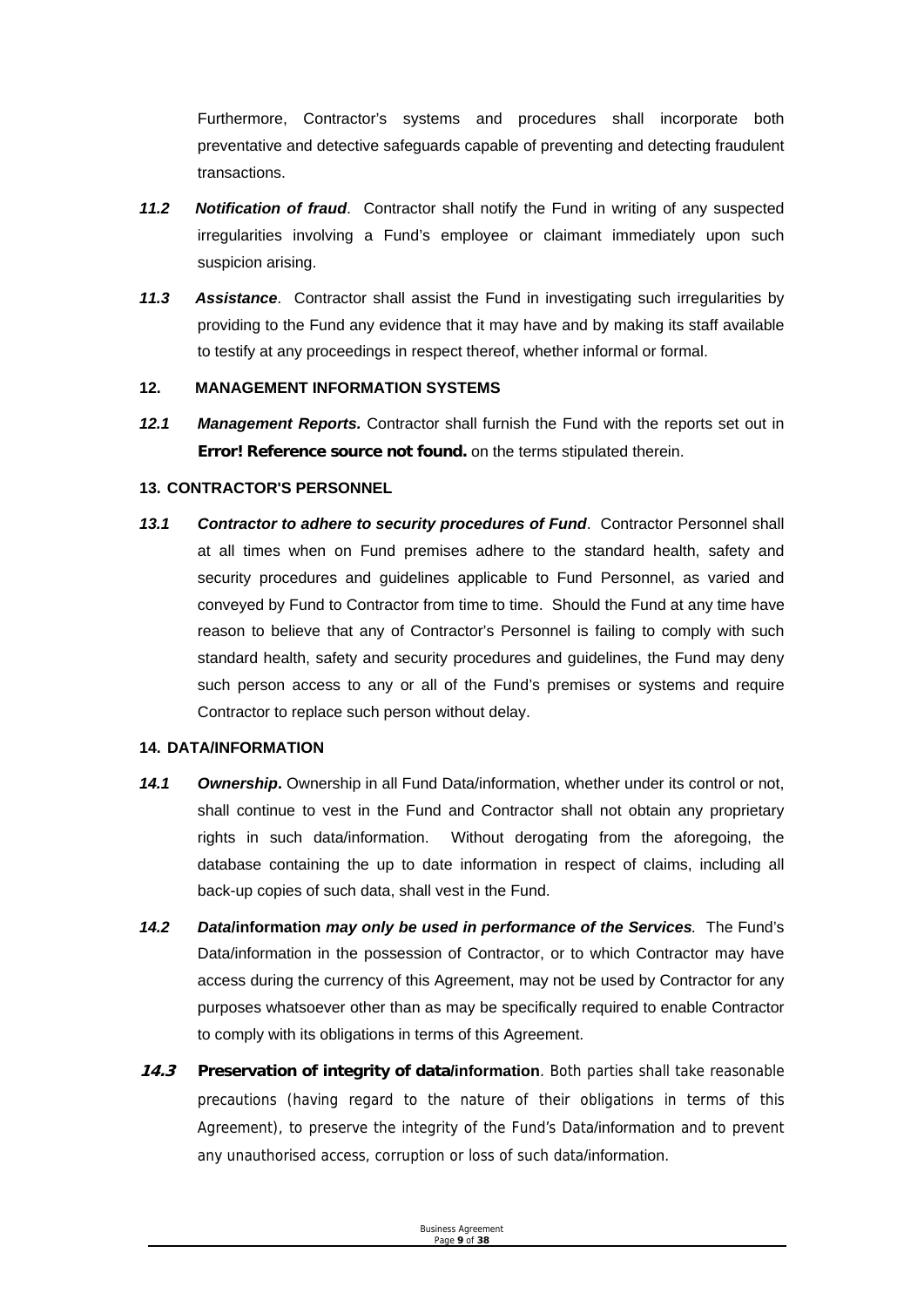#### **15. GOVERNANCE STRUCTURES**

In order to facilitate the smooth and effective management of the relationship, the parties will implement and adhere to the contract governance structures set out in **Schedule 2 – Contract Governance Structure** as amended from time to time.

#### **16. CONTRACTOR'S WARRANTIES**

- *16.1 Competition issues*. Contractor warrants that:-
- *16.1.1* it has not contravened any provision of the Competition Act 1998 (Act No. 89 of 1998) ("**the Competition Act**") with regard to the submission of its Bid;
- *16.1.2* to its knowledge the transaction contemplated in this Agreement does not contravene any provision of the Competition Act or require any consents or approvals from the Competition Authorities contemplated in the Competition Act;
- *16.1.3* it has disclosed all correspondence, if any, between itself and the Competition Authorities in respect of the transaction contemplated by this Agreement.
- *16.2 Contractor is qualified to provide the Services.* Contractor warrants that it possesses the requisite knowledge, skill and experience to provide the Services.

#### 17. **OBLIGATIONS OF CONTRACTOR**

- *17.1 Problem and Negative Trend Identification*. Should Contractor encounter any problem or identify any trend in relation to the Services or any component thereof, which could cause, or which indicates the likely occurrence of, a disruption to the Fund's business or the availability of the Services, it must report such matter to the Fund in writing without delay. Thereafter, the parties will agree on corrective measures to be taken to address or pre-empt the problem, as the case may be, in accordance with the Change Control Policy, if necessary.
- *17.2 Items required for the Services.* Save as provided otherwise, Contractor shall supply all items required for the provision of the Services.
- *17.3 Suitably Qualified Personnel.* Contractor shall employ suitably qualified and trained Personnel to provide the Services to the Fund in terms of this Agreement.

#### 18. **OBLIGATIONS OF THE FUND**

18.1 The Fund shall ensure that any party over which it has direct control performs its duties and functions referred to in this Agreement in a manner which enables Contractor to comply with its obligation to provide the Services.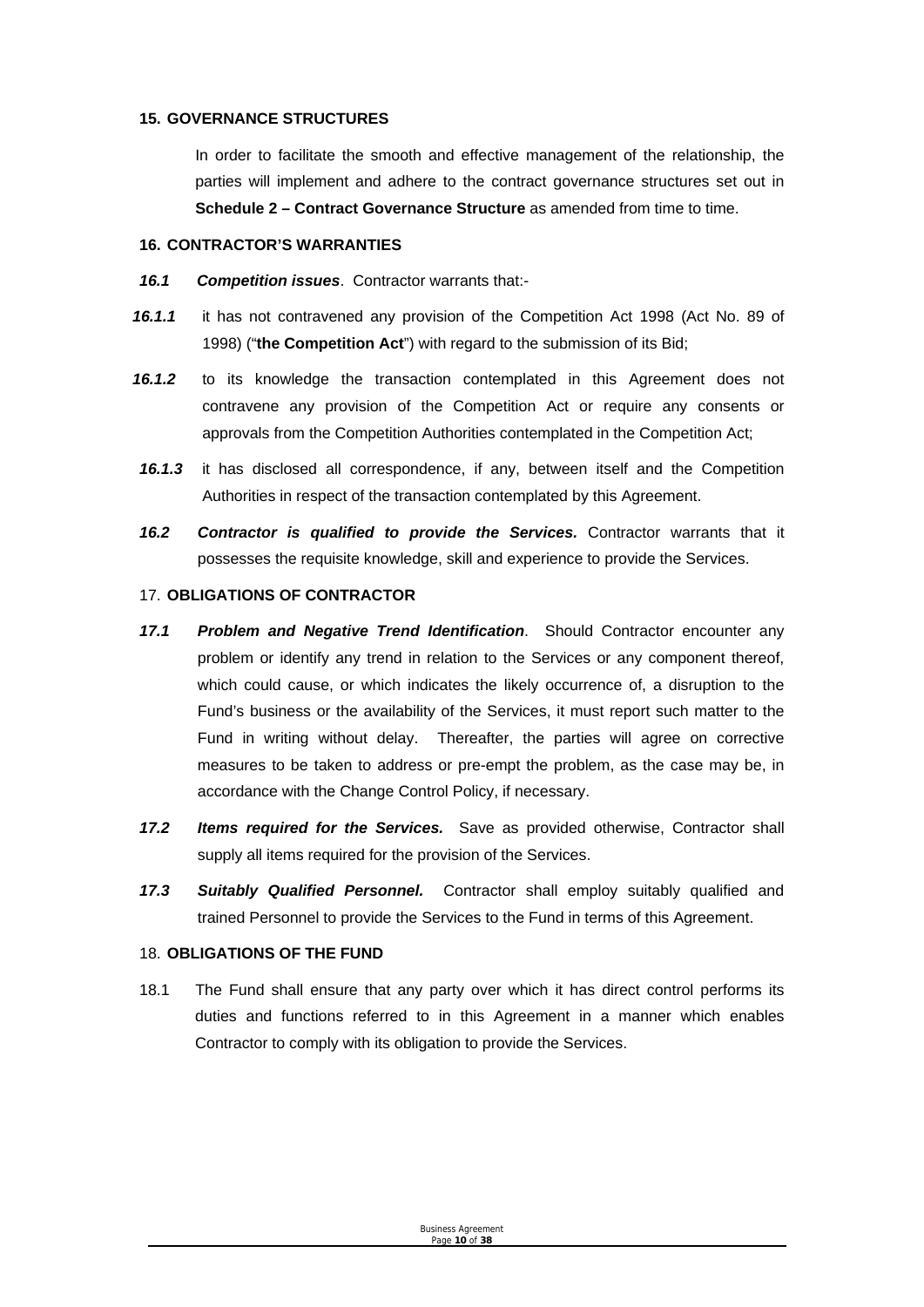#### **19. ADVICE**

- *19.1 Provision of advic***e.** Contractor shall at all times during the period of this Agreement provide advice, information and assistance to the Fund that is necessary to render the Services in the most efficient manner.
- *19.2 Additional advice*. Without limiting the generality of the obligation referred to in clause 19.1, Contractor shall ensure that suitably trained and qualified staff are made available to support, assist and consult to the Fund and its Personnel at no additional cost to the Fund on any aspect in respect of the Services at all times during this Agreement.

#### **20. REVIEW OF THE AGREEMENT**

It is fundamental to the success of this Agreement and the parties' ongoing relationship that this Agreement reflects and continues to reflect their prevailing business imperatives and capabilities. Consequently the parties agree that for the purposes of reviewing this Agreement, the services provided, or any other matter arising out of this Agreement, they will, at a minimum, formally meet as a Steering Committee within 30 (thirty) days of the anniversary of the Effective Date each year during the currency of this Agreement, provided that any and all such changes agreed at such meetings shall be executed in accordance with the Change Control Policy.

#### **21. ACCOUNTING REQUIREMENTS AND INSPECTION**

#### *21.1 Requirements*. Contractor shall -

- 21.1.1 operate a proper and efficient accounting system and maintain books of account and other records in the English language adequate to reflect truly and fairly, and in conformity with generally accepted accounting practice consistently applied, the financial position and financial affairs of Contractor;
- *21.1.2* keep all accounting records drawn up for a period of at least 3 (three) years after termination or expiry of this Agreement in hard copy and electronic format;
- *21.1.3* keep all its books and records at all times within the RSA and for the time periods stipulated in all applicable laws;
- *21.2 Exclusions*. Notwithstanding the provisions of clause 21.1, the Fund shall not be entitled to access the financial statements and balance sheet of the Contractor, provided that should the Fund require to inspect such excluded records, it may request the Contractor's auditors, or the forensic services division of any auditing firm of international standing and repute, to scrutinise such records to determine the existence of any irregularity suspected by the Fund, provided that any party other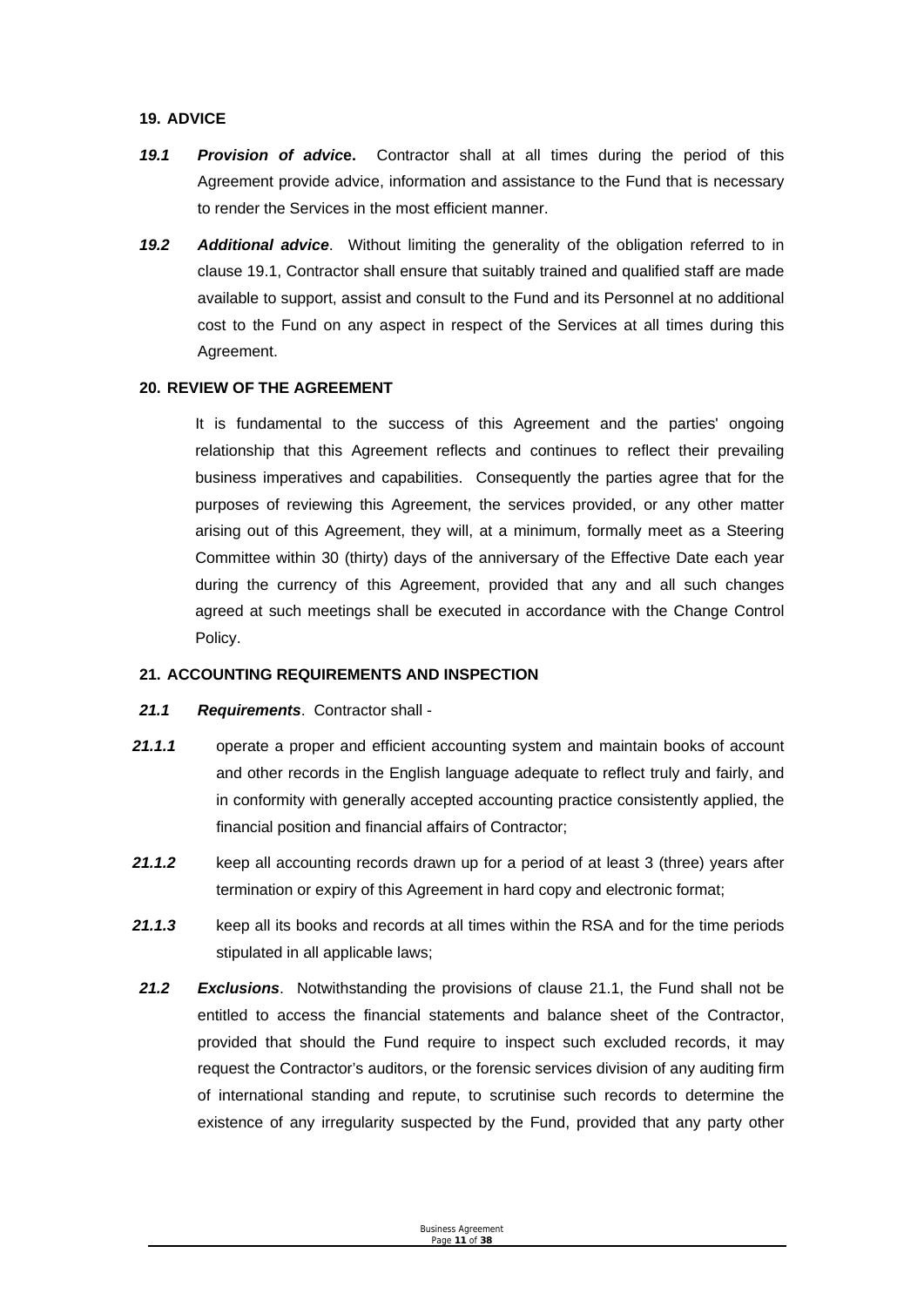than the Contractor's auditors shall be obliged to maintain the confidentiality of the aforementioned excluded records.

- *21.3 Access*. Contractor shall, in order to enable the Fund to determine whether the provisions of this Agreement are being complied with:
- 21.3.1 **provide the Fund with such information as it may reasonably require;**
- *21.3.2* allow the Fund to inspect and take copies of any documents of Contractor relating to the Services, including all data, information, procedures, event logs, transaction logs, audit trails, books, records, contracts and correspondence; and
- *21.3.3* allow the Fund or its authorised representatives to conduct interviews with any of Contractor 's employees or auditors, subject to reasonable notice being given to **Contractor**

#### *21.4 Contractor to provide reasonable assistance.* Where:-

- *21.4.1* any information required for the inspection in terms of this clause 21 is kept by means of a computer, Contractor shall give the Fund such reasonable assistance as it requires to facilitate inspection and the taking of copies of the information in a visible and legible form or to inspect and check the operation of any computer and any associated apparatus or material that is or has been in use in connection with the keeping of the information;
- *21.4.2* Contractor is required to provide information or allow the Fund to inspect or take copies of any items of any description, Contractor shall provide the information or, as the case may be, allow the Fund to inspect and take copies of the items
- *21.5 Information to be provided in specified form.* Any information required to be provided to the Fund pursuant to this clause 21 shall be provided by Contractor in such form (including a form otherwise than in writing) as the Fund may reasonably specify.
- *21.6 Contractor to allow access to premises.* Where, pursuant to any provision contained in this clause 21, Contractor is required to allow the Fund to inspect or take copies of any item of any description, Contractor shall allow the Fund, or its authorised representatives such access to any premises of Contractor as is necessary to enable the Fund to inspect or take copies of the items.

#### *21.7 The Fund's rights where it suspects unlawful activity by Contractor.*

Notwithstanding the aforegoing, but subject to the limitation contained in clause 21.3, should the Fund reasonably suspect any fraudulent or other unlawful activity by Contractor or its Personnel, the Fund, its inspectors or other authorised agents shall have the right of immediate access to all the records and sites of Contractor and Contractor agrees to provide reasonable assistance at all times during the currency of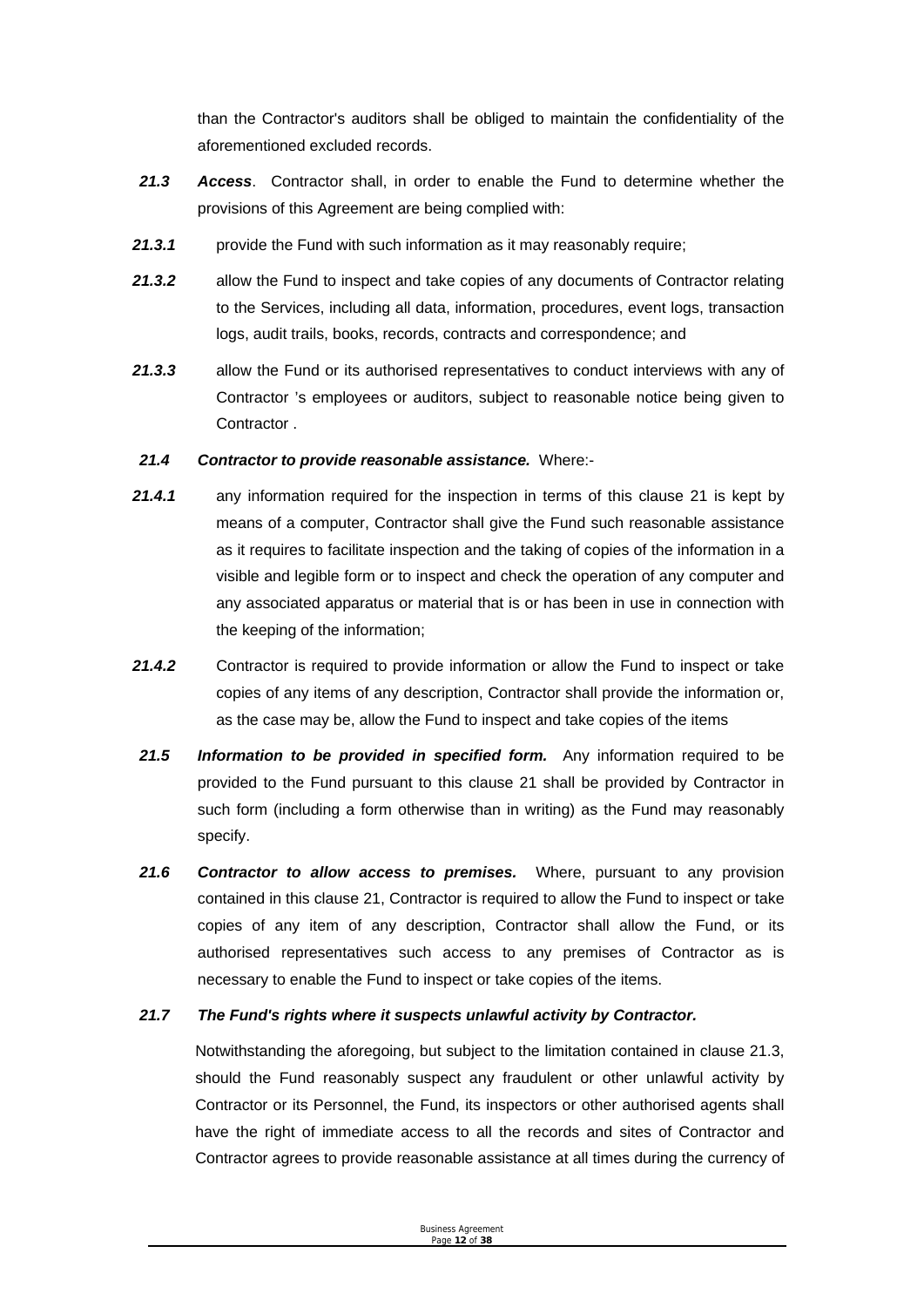this Agreement or at any time thereafter. For the avoidance of doubt, Contractor shall only be repaid its reasonable expenses incurred in giving assistance pursuant to this clause 21.7 if the result of such investigation reveals no fraudulent or other unlawful activity by Contractor or its Personnel.

- *21.8 Cost of inspection and minimum interference*. The inspection contemplated in this clause 21 will be conducted:-
- 21.8.1 during Contractor's business hours;
- *21.8.2* with the minimum of interference in the provision of the Services and Contractor's other operations;
- *21.8.3* at the Fund's cost.

#### **22. CONFIDENTIAL INFORMATION**

- *22.1 Confidentiality obligation.* Each party (**"the receiving party"**) must treat and hold as confidential all information, which they may receive from the other party ("**the disclosing party**") or which becomes known to them concerning the disclosing party during the currency of this Agreement.
- *22.2 Nature of the confidential information.* The confidential information of the disclosing party shall, without limitation, include:-
- **22.2.1** all associated material and documentation, including information contained therein;
- *22.2.2* all information relating to :-
	- *22.2.2.1* the disclosing party's past, present and future research and development;
	- *22.2.2.2* the disclosing party's business activities, products, services, customers and clients, as well as its technical knowledge and trade secrets;
	- *22.2.2.3* the terms and conditions of this Agreement;
	- *22.2.2.4* the Fund's Data/information;
	- *22.2.2.5* all personal information of claimants.
- *22.3 The receiving party's obligations with regard to confidential information*. The receiving party agrees that in order to protect the proprietary interests of the disclosing party in its confidential information:-
- *22.3.1* it will only make the confidential information available to those of its Personnel who are actively involved in the execution of this Agreement;
- *22.3.2* it will initiate internal security procedures reasonably acceptable to the disclosing party to prevent unauthorised disclosure and will take all practical steps to impress upon those Personnel who need to be given access to confidential information, the confidential nature thereof;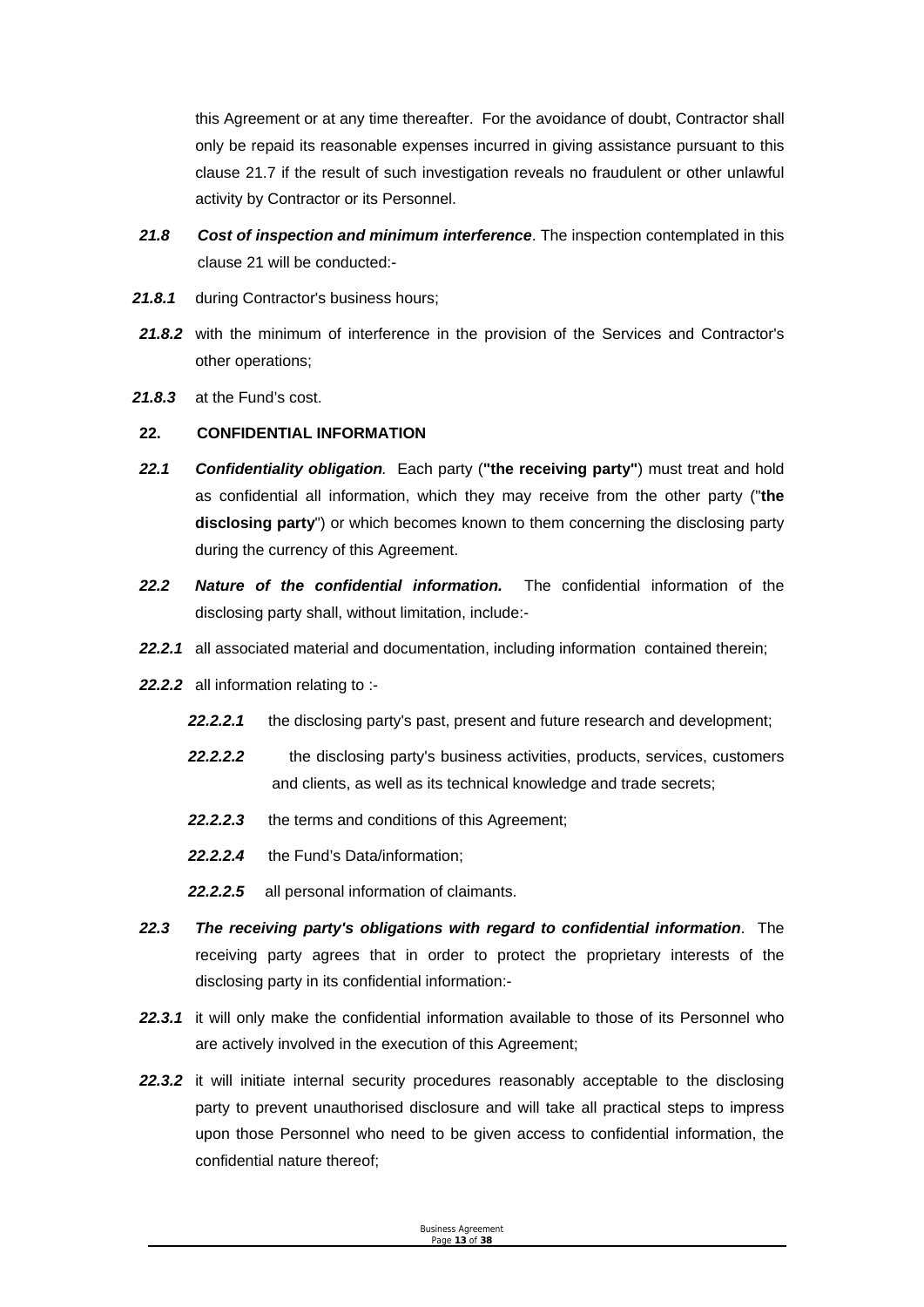- *22.3.3* subject to the right to make the confidential information available to their Personnel, they will not at any time, whether during this Agreement or thereafter, either use any confidential information of the disclosing party or directly or indirectly disclose any confidential information of the disclosing party to third parties;
- *22.3.3.1* all written instructions, drawings, notes, memoranda and records of whatever nature relating to the confidential information of the disclosing party which have or will come into the possession of the receiving party and its Personnel, will be, and will at all times remain, the sole and absolute property of such party and shall be promptly handed over to such party when no longer required for the purposes of this Agreement.
- *22.4 Obligations in respect of confidential information upon termination.* Upon termination or expiry of this Agreement, the receiving party will deliver to the disclosing party, or at the disclosing party's option, destroy all originals and copies of the disclosing party's confidential information in its possession.
- *22.5 Information which will not constitute confidential information*. The foregoing obligations shall not apply to any information which:-
- *22.5.1* is lawfully in the public domain at the time of disclosure;
- *22.5.2* subsequently and lawfully becomes part of the public domain by publication or otherwise;
- *22.5.3* subsequently becomes available to the receiving party from a source other than the disclosing party, which source is lawfully entitled without any restriction on disclosure to disclose such confidential information; or
- *22.5.4* is disclosed pursuant to a requirement or request by operation of law, regulation or court order.
- *22.6 Disclosure to professional advisors*. Nothing in this clause shall preclude the parties from disclosing the confidential information to their professional advisors in the bona fide course of seeking business and professional advice.
- *22.7 Indemnity in respect of confidential information*. The receiving party hereby indemnifies the disclosing party against any loss or damage, which the disclosing party may suffer as a result of a breach of this clause by the receiving party or its Personnel.
- *22.8 Severability.* The provisions of this clause 22 are severable from the rest of the provisions of this Agreement and shall survive its termination and continue to be of full force and effect for a period of 10 (ten) years after the date of termination.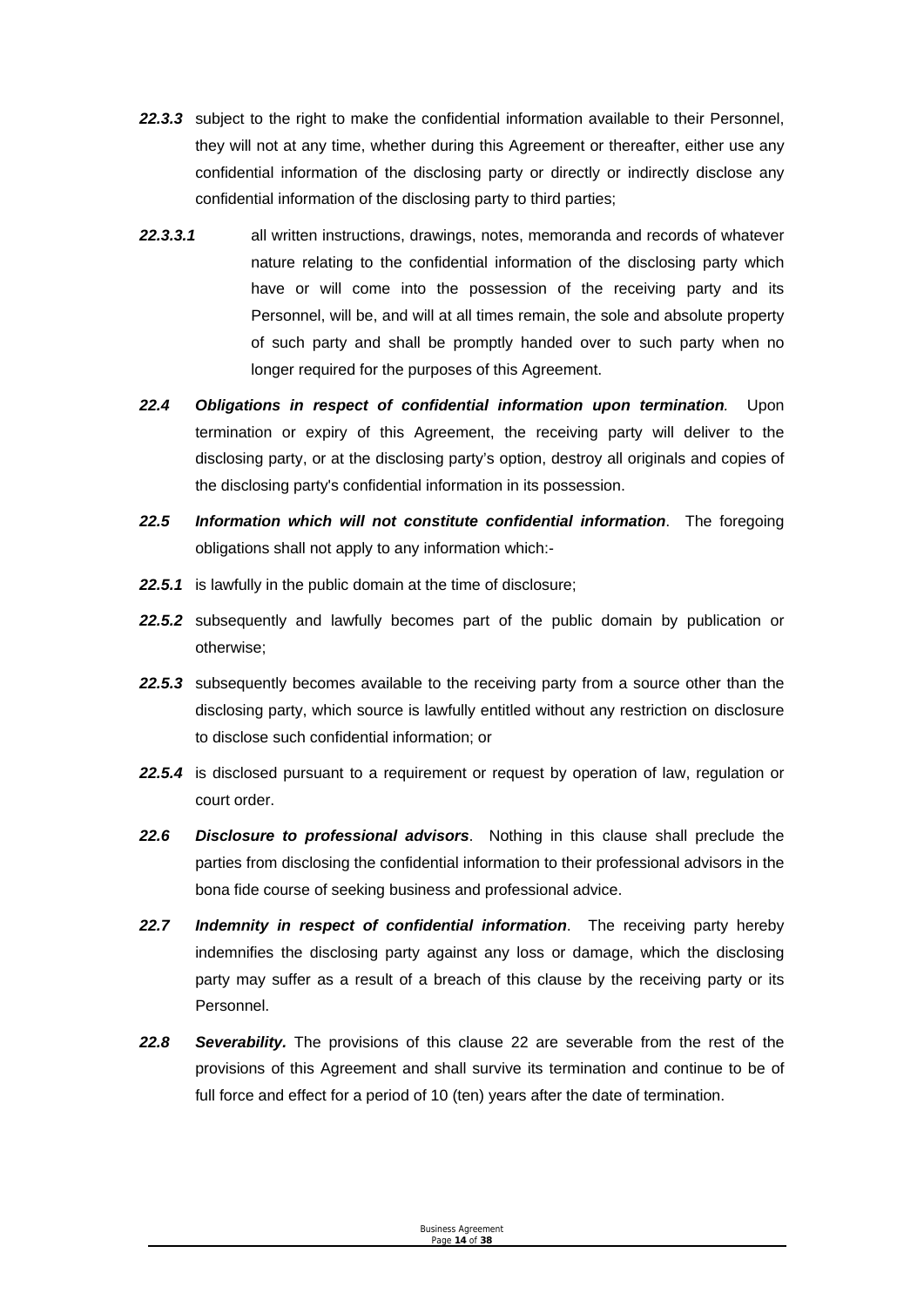#### **23. INTELLECTUAL PROPERTY RIGHTS**

- *23.1 No aspect of the Services to infringe 3rd Party Intellectual Property Rights*. Contractor warrants that no aspect of the Services provided in terms hereof will infringe any patent, design, copyright, trade secret or other proprietary right of any third party ("**third party proprietary rights**"), and Contractor shall, at its cost, defend the Fund against any claim that the Services infringe any such third party proprietary rights, provided that the Fund gives prompt notice to Contractor of such claim and Contractor controls the defence thereof. Contractor further indemnifies the Fund against, and undertakes that it will pay all costs, damages and attorney fees, if any, finally awarded against the Fund in any action which is attributable to such claim and will reimburse the Fund with all costs reasonably incurred by the Fund in connection with any such action.
- *23.2 Process in the event of a claim*. Should any claim be made against the Fund by any person in terms of clause 23.1, the Fund shall give Contractor written notice thereof within 10 (ten) days of becoming aware of such claim to enable Contractor to take steps to contest it.
- *23.3 Infringement of 3rd Party rights*. Should any third party succeed in its claim for the infringement of any third party proprietary rights, Contractor shall, at its discretion and within 30 (thirty) days of the Services having been found to infringe:-
- 23.3.1 obtain for the Fund the right to continue using the subject of infringement or the parts thereof which constitute the infringement; or
- *23.3.2* replace the subject of infringement or the parts thereof which constitute the infringement with another product or service which does not infringe and which is materially similar to the subject of infringement; or
- 23.3.3 alter the subject of infringement in such a way as to render it non-infringing while still in all respects operating in substantially the same manner as the subject of infringement; or
- *23.3.4* withdraw the subject of infringement.

#### **24. DISPUTE RESOLUTION**

The parties accept that disputes may arise between them during the course of this Agreement. Any dispute which cannot be resolved between the respective Service Managers of the Parties shall be dealt with in accordance with the provisions of **Schedule 6 - Dispute Resolution.**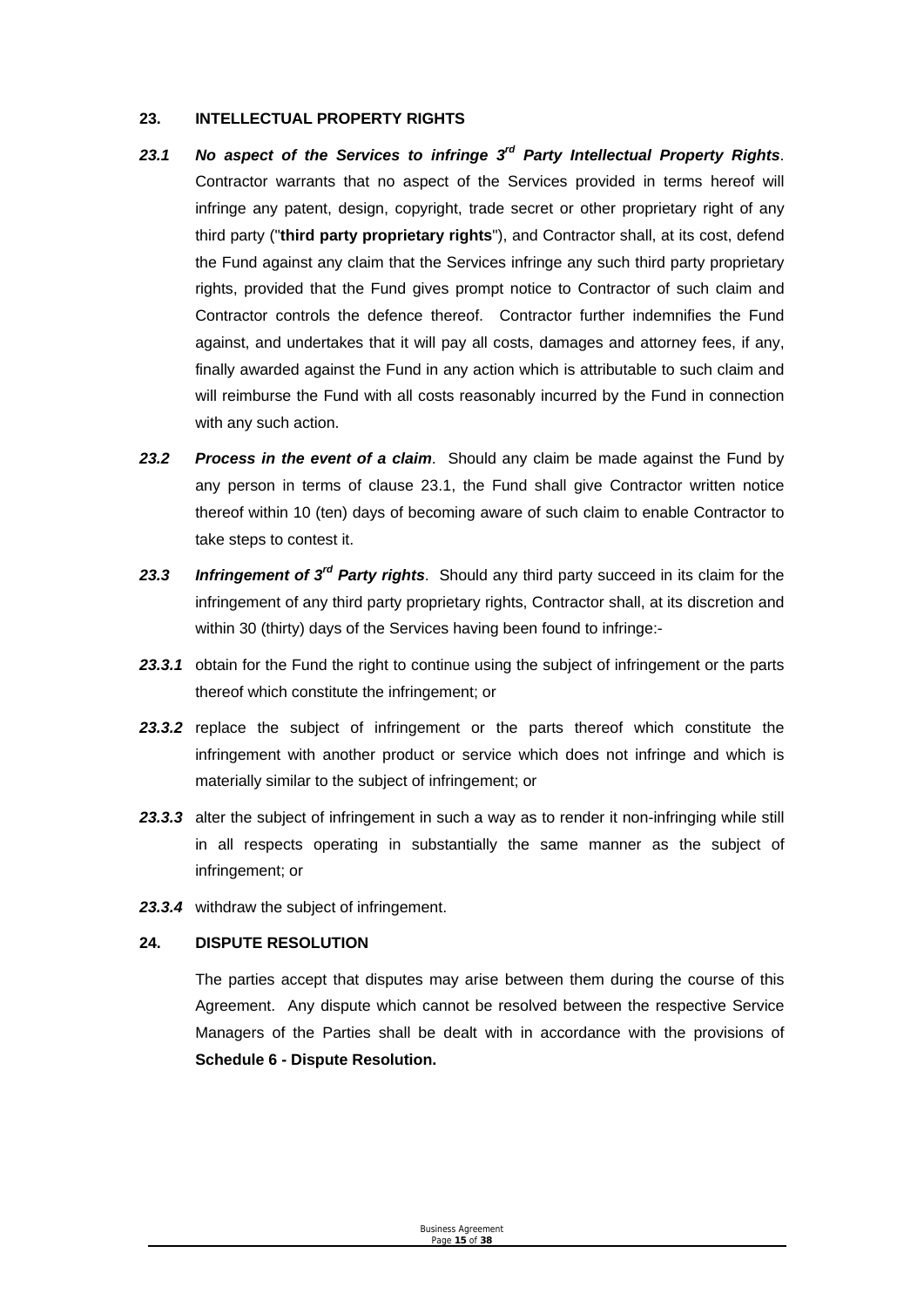#### **25. FUND DEFAULT**

- *25.1 Event of default*. Should the Fund commit any material breach of this Agreement and fail to remedy such breach within 30 (thirty) days of receipt of written notice from Contractor calling upon it to do so, the Contractor may, without prejudice to any of its other rights in terms of this Agreement or at law, terminate this Agreement forthwith on written notice to the Fund. In such event, the Contractor will implement the provisions of **Schedule 7 - Transfer Management Provisions** and the Agreement will terminate on satisfactory completion of such provisions.
- *25.2 Content of notice*. The termination notice contemplated in clause 25.1 must specify the type of breach which has occurred that entitles Contractor to terminate this Agreement.

#### **26. CONTRACTOR BREACH**

#### *26.1 Definition:-*

For the purposes of this clause 26, a "Persistent Failure" means any failure by the Contractor to provide the Services or achieve the service Levels ("Service Failure") which has continued or occurred more than twice within a 6 (six) month period after a final warning notice in terms of clause 26.1.1.4 is served on Contractor. Thus if any Service Failure has occurred more than once then the Fund may give a formal warning notice to Contractor, specifying:

- *26.1.1.1* that it is a formal warning notice;
- *26.1.1.2* reasonable details of the Service Failure; and
- 26.1.1.3 that if such Service Failure recurs or continues, it may result in a termination of this Agreement;
- *26.1.1.4* if within 90 (ninety) days of service of such warning notice, the Service Failure specified occurs again, then the Fund may serve a final warning notice on Contractor stating that if such Service Failure recurs within 6 (six) months of the date of service of such final warning notice, the Agreement may be terminated.
- *26.2 Breach*. Should:
- *26.2.1* Contractor be in material breach of its obligations in terms of this Agreement and fail to remedy such breach within 30 (thirty) days of being notified thereof by the Fund in writing;
- *26.2.2* Contractor commit a Persistent Breach;
- *26.2.3* a court make an order that Contractor be wound up or a resolution for a voluntary winding-up of Contractor is passed;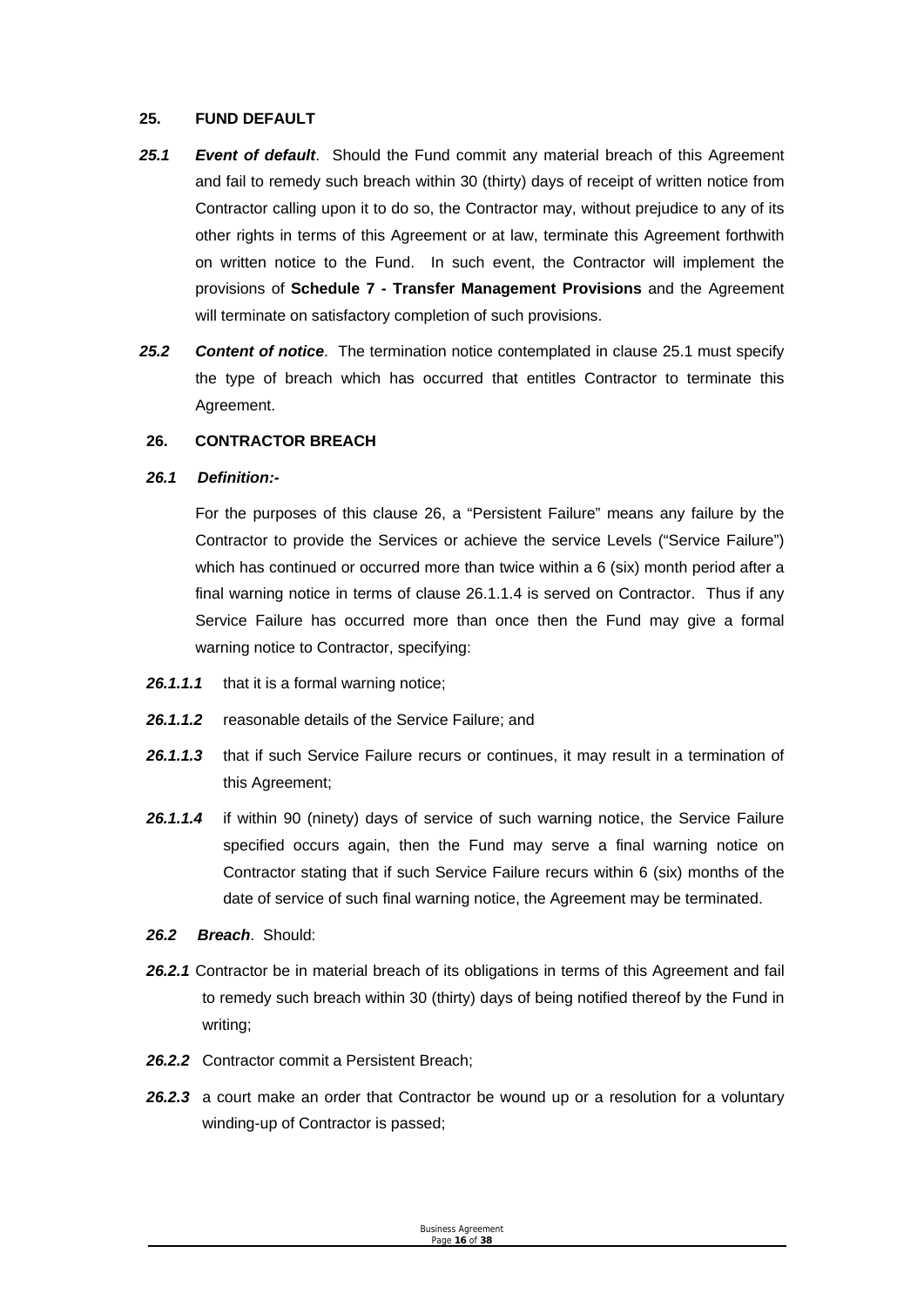- **26.2.4** any receiver or manager in respect of Contractor be appointed or possession is taken by or on behalf of any creditor of any property that is the subject of a charge;
- *26.2.5* any voluntary arrangement be made for a composition of debts or a scheme of arrangement be approved under the Insolvency Act 1986 or the Companies Act 1973 in respect of Contractor; or
- *26.2.6* an administration order be made in respect of Contractor;
- 26.2.7 the Fund may, without prejudice to any of its other rights in terms of this Agreement or at law, terminate this Agreement forthwith on written notice to the Contractor. In such event, the Contractor will implement the provisions of **Schedule 7 - Transfer Management Provisions** and the Agreement will terminate on satisfactory completion of such provisions.

#### **27. TRANSFER MANAGEMENT UPON TERMINATION**

Upon termination of this Agreement for any reason whatsoever and howsoever arising, in order to ensure the smooth and uninterrupted transition of the Services from Contractor to the Fund, or its nominated Service Provider, the parties shall comply with the transfer management provisions set out in **Schedule 7 - Transfer Management Provisions**.

#### **28. FORCE MAJEURE**

- *28.1 Liability for failure to fulfil a party's obligations*. Neither party shall be liable for any failure to fulfil its obligations under this Agreement if such failure is caused by force majeure.
- *28.2 Definition*. For the purposes of this clause "force majeure" shall mean any event beyond the reasonable control of a party, including:-
- 28.2.1.1 war, riots, civil or military insurrection or any political or civil disturbance;
- *28.2.1.2* natural disasters such as earthquakes, fire, storms or floods; or
- *28.2.1.3* any government restrictions; or
- *28.2.1.4* other acts of God which directly causes a party to be unable to comply with all or a material part of its obligations under this Agreement, provided that:-
- *28.2.2* a labour dispute, strike or lockout which could be resolved by the affected party acceding to the demands made of it shall not be deemed to be an event of force majeure; and
- *28.2.3* the inability to meet any payment because of a lack of funds shall in no circumstances be treated as an event of force majeure.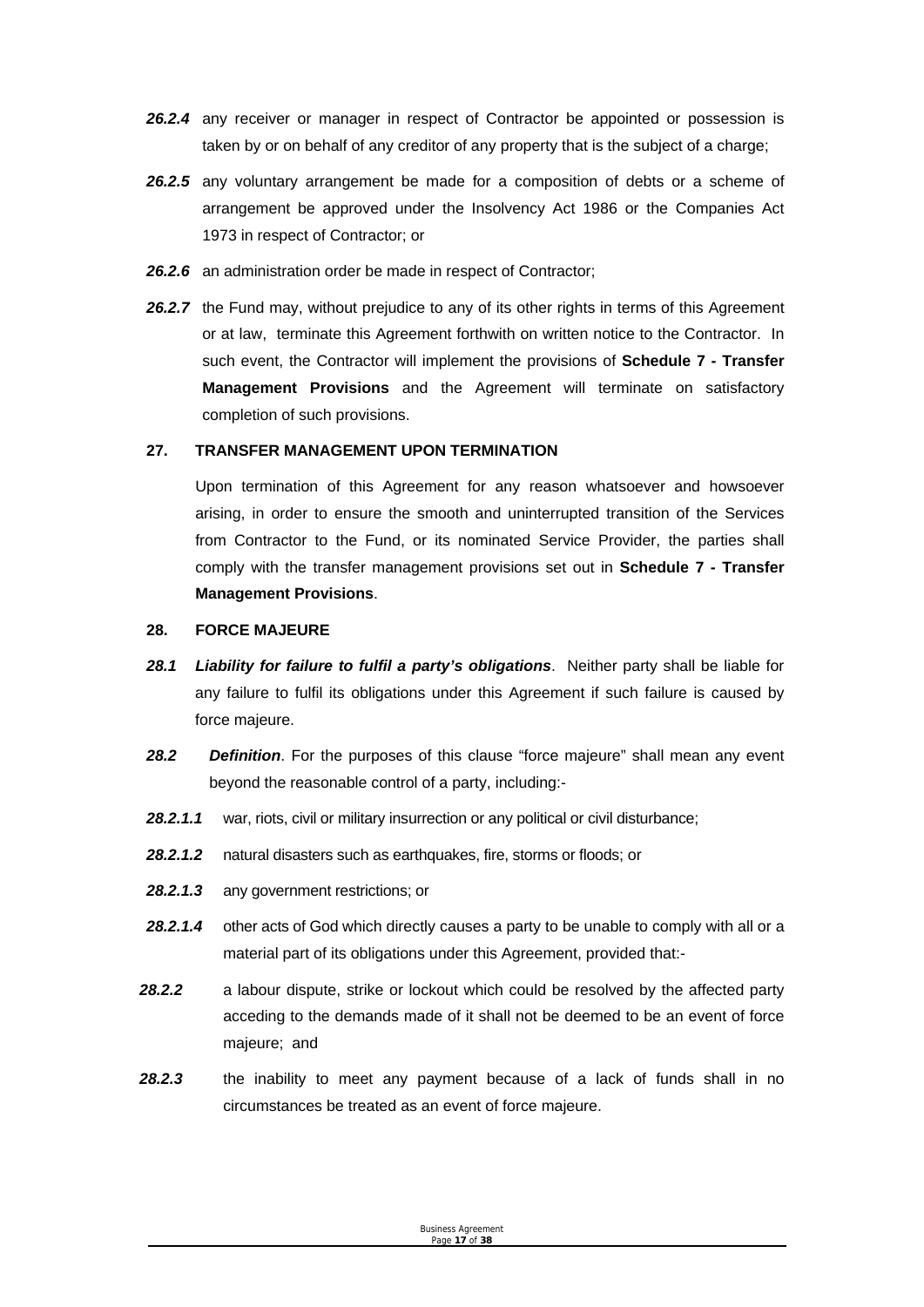- *28.3 Provisions relating to Contractor*. Should Contractor be unable to provide any Services for a period in excess of 21 (twenty one) days as a result of force majeure as contemplated in this clause 28, the Fund shall be entitled to acquire the affected Services from alternative suppliers for the period of Contractor's inability.
- *28.4 Right to cancel the Agreement.* Should either party be unable to fulfil a material part of its obligations under this Agreement for a period in excess of 90 (ninety) days due to circumstances beyond its reasonable control, as recorded in clause 28.128.1, the other party may:-
- 28.4.1 to the extent that such inability cancel the relevant SLA forthwith by written notice;
- *28.4.2* to the extent that such inability relates to the entire Agreement*,* cancel the entire Agreement forthwith by written notice.
- *28.5 No damages payable.* Should this agreement be terminated in accordance with the provisions of clause 28.4, the party affected by force majeure shall not be liable for any damages arising out of such termination.

#### **29. NOTICES AND DOMICILIUM**

- *29.1 Addresses*. The parties select as their respective *domicilia citandi et executandi* and for the purposes of giving or sending any notice provided for or required in terms the Agreement, the addresses set out on the face of this Agreement, or such other address or telefax number as may be substituted by notice given as herein required.
- *29.2 Notices*. Any notice addressed to a party at its physical or postal address shall be sent by prepaid registered post, or delivered by hand, or sent by telefax or DOCEX.
- *29.3 Deemed Receipt*. Any notice shall be deemed to have been received:-
- *29.3.1* if posted by prepaid registered post, 7 (seven) days after the date of posting thereof,
- *29.3.2* if hand delivered, on the day of delivery,
- *29.3.3* if sent by telefax, on the date and time of sending of such telefax, as evidenced by a fax confirmation printout, provided that such notice shall be confirmed by prepaid registered post on the date of dispatch of such telefax, or, should no postal facilities be available on that date, on the next business day.

#### **30. INDEPENDENT STATUS**

- *30.1 No Partnership*. Nothing in this Agreement shall be construed as creating a partnership between the parties and neither party shall have any authority to incur any liability on behalf of the other or to pledge the credit of the other party.
- *30.2 Contractor to comply with all employment legislation, etc*. Contractor warrants that it has full knowledge of all relevant statutory, collective and other stipulations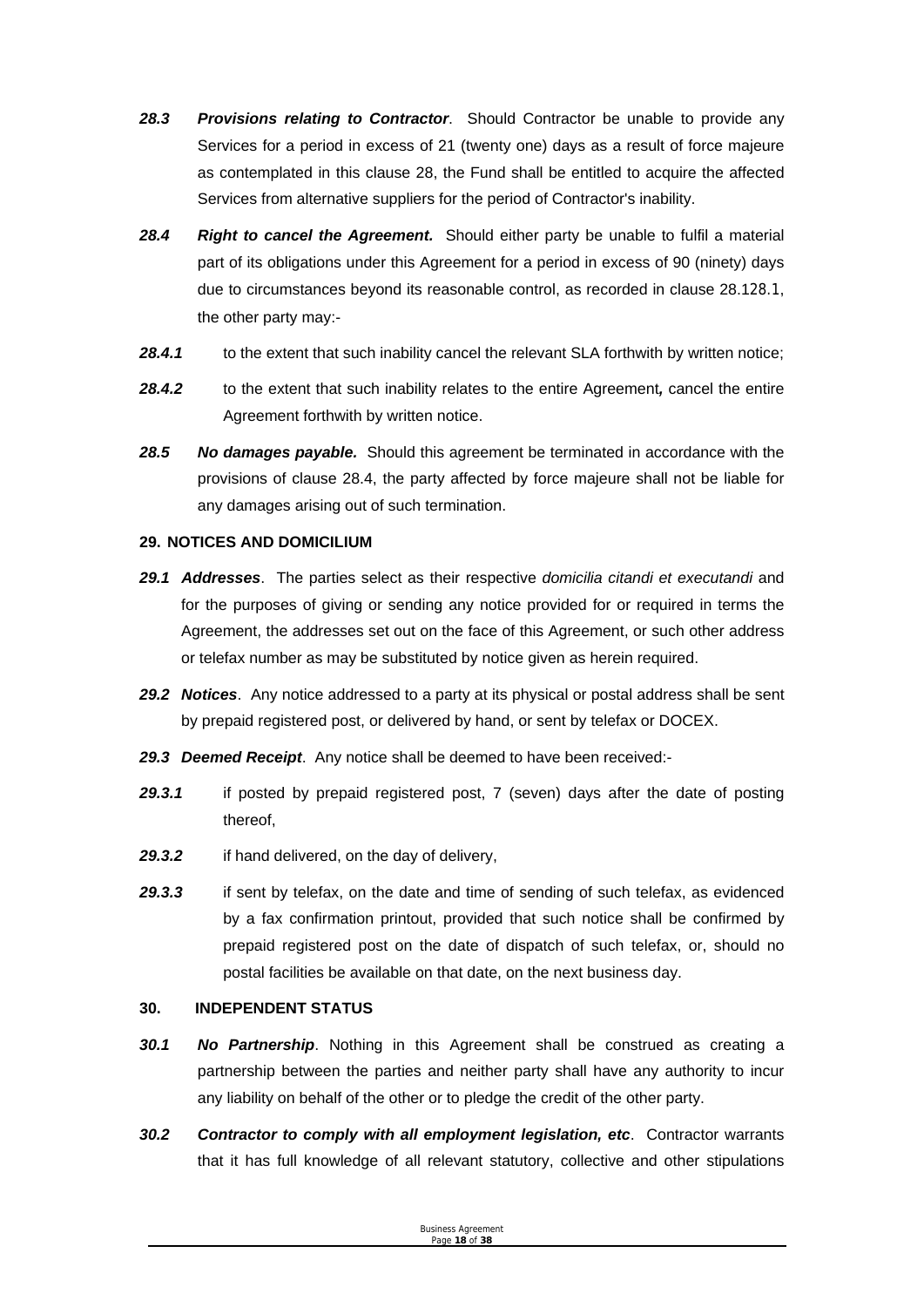applicable to the relationship with its contractors and its relationship with the Fund. This includes, but is not limited to, the Labour Relations Act, the Basic Conditions of Employment Act, 1997, the Employment Equity Act, 1998 and any other applicable employment legislation currently in force or which may come into force during the currency of this Agreement. Contractor warrants that it is not and will not in future be in contravention of any of the provisions of any such legislation and in the event of such contravention, Contractor shall immediately take all steps to remedy such contravention. If the Fund advises Contractor of any contravention of such legislation in writing, Contractor shall, within 10 (ten) days after receipt of such notice, take all steps necessary to remedy such contravention and shall keep the Fund informed regarding the steps taken and the implementation and the result thereof.

- **30.3** No temporary employment service. Contractor warrants that it is conversant with section 198(4) of the Labour Relations Act and warrants further that any contractor supplied by Contractor shall be an independent contractor as defined in the Labour Relations Act and the Occupational Health and Safety Act, 1993 and will render the Services as such. Contractor hereby indemnifies and holds the Fund harmless against any claim or action whatsoever in terms of section 198(4) of the Labour Relations Act, instituted against the Fund by a contractor of Contractor. In the event that Contractor or any of its contractors rendering the Services to the Fund, become involved in arbitration or other proceedings falling under a collective agreement under a bargaining council, then Contractor shall immediately inform the Fund thereof and on request supply the Fund with a copy of any award made pursuant to such proceedings or agreement and any documentation that the Fund may request in respect thereof.
- *30.4 Good Faith*. The parties shall at all times owe each other a duty of good faith in their dealings with one another.

#### **31. ASSIGNMENT AND SUB-CONTRACTING**

- *31.1 Restriction on assignment or transfer of this Agreement*. Neither party shall be entitled to assign or otherwise transfer the benefit or burden of all or any part of this Agreement without the prior written consent of the other party, which consent shall not be unreasonably withheld.
- *31.2 The right to sub-contract.* Contractor may sub-contract any of its obligations in terms of this Agreement to a third party, provided that:-
- **31.2.1** such sub-contracting shall not absolve Contractor from responsibility for achieving the Service Levels or complying with its obligations in terms of this Agreement and Contractor hereby indemnifies and holds the Fund harmless against any loss, harm or damage which the Fund may suffer as a result of such sub-contracting.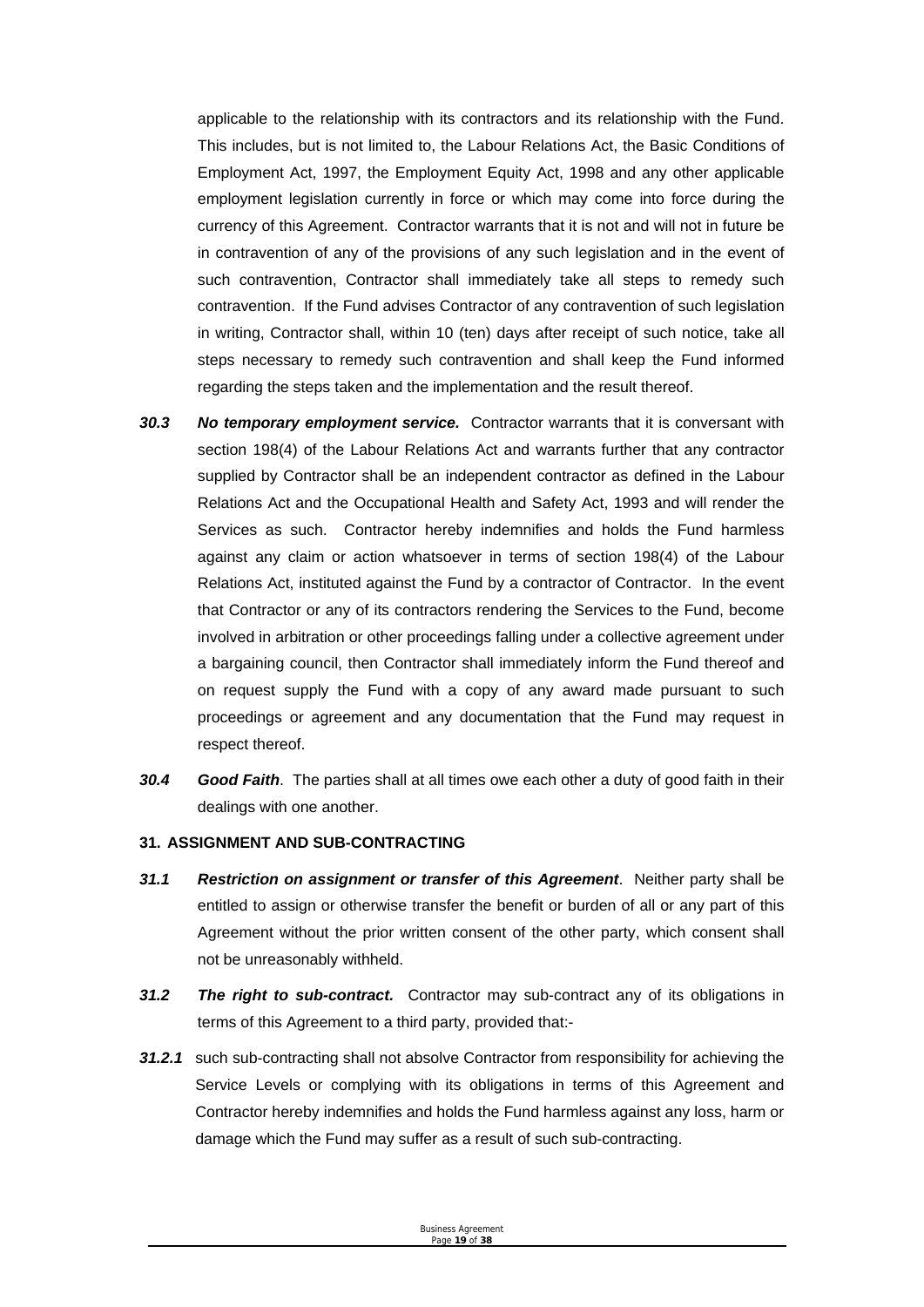- *31.2.2* such sub-contracting shall not have the effect of diluting or circumventing the provisions of clause 5;
- *31.2.3* Contractor shall at all times remain the sole point of contact for the Fund in respect of the acquisition of services by the Fund.

#### **32. LIMITATION OF LIABILITY**

Under no circumstances shall either party be liable for any indirect, consequential or like damages which may arise pursuant to this Agreement.

#### **33. GENERAL**

- *33.1 Whole Agreement*. This Agreement constitutes the entire Agreement between the parties in respect of the subject matter hereof and neither party shall be bound by any undertakings, representations, warranties or promises not recorded in this Agreement.
- *33.2 No Variation*. No variation or consensual cancellation of this Agreement and no addition to this Agreement shall be of any force or effect unless reduced to writing and signed by the parties or their duly authorised representatives, whether in terms of the Change Control Policy or otherwise.
- *33.3 Waiver.* No waiver of any of the terms and conditions of this Agreement will be binding or effectual for any purpose unless expressed in writing and signed by the party hereto giving the same, and any such waiver will be effective only in the specific instance and for the purpose given. No failure or delay on the part of either party hereto in exercising any right, power or privilege hereunder will operate as a waiver thereof, nor will any single or partial exercise of any right, power or privilege preclude any other or further exercise thereof or the exercise of any other right, power or privilege.
- *33.4 Severability.* Should any of the terms and conditions of this Agreement be held to be invalid, unlawful or unenforceable, such terms and conditions will be severable from the remaining terms and conditions which will continue to be valid and enforceable. If any term or condition held to be invalid is capable of amendment to render it valid, the parties agree to negotiate an amendment to remove the invalidity.
- *33.5 Applicable Law.* This Agreement will be governed by and construed in accordance with the law of the Republic of South Africa and all disputes, actions and other matters relating thereto will be determined in accordance with such law.
- *33.6 Jurisdiction.* "Subject to clause 0, the parties hereto consent, in terms of Section 45 of Act 32 of 1944 to the jurisdiction of the Magistrate Court, to adjudicate any dispute arising from or in connection with this Agreement".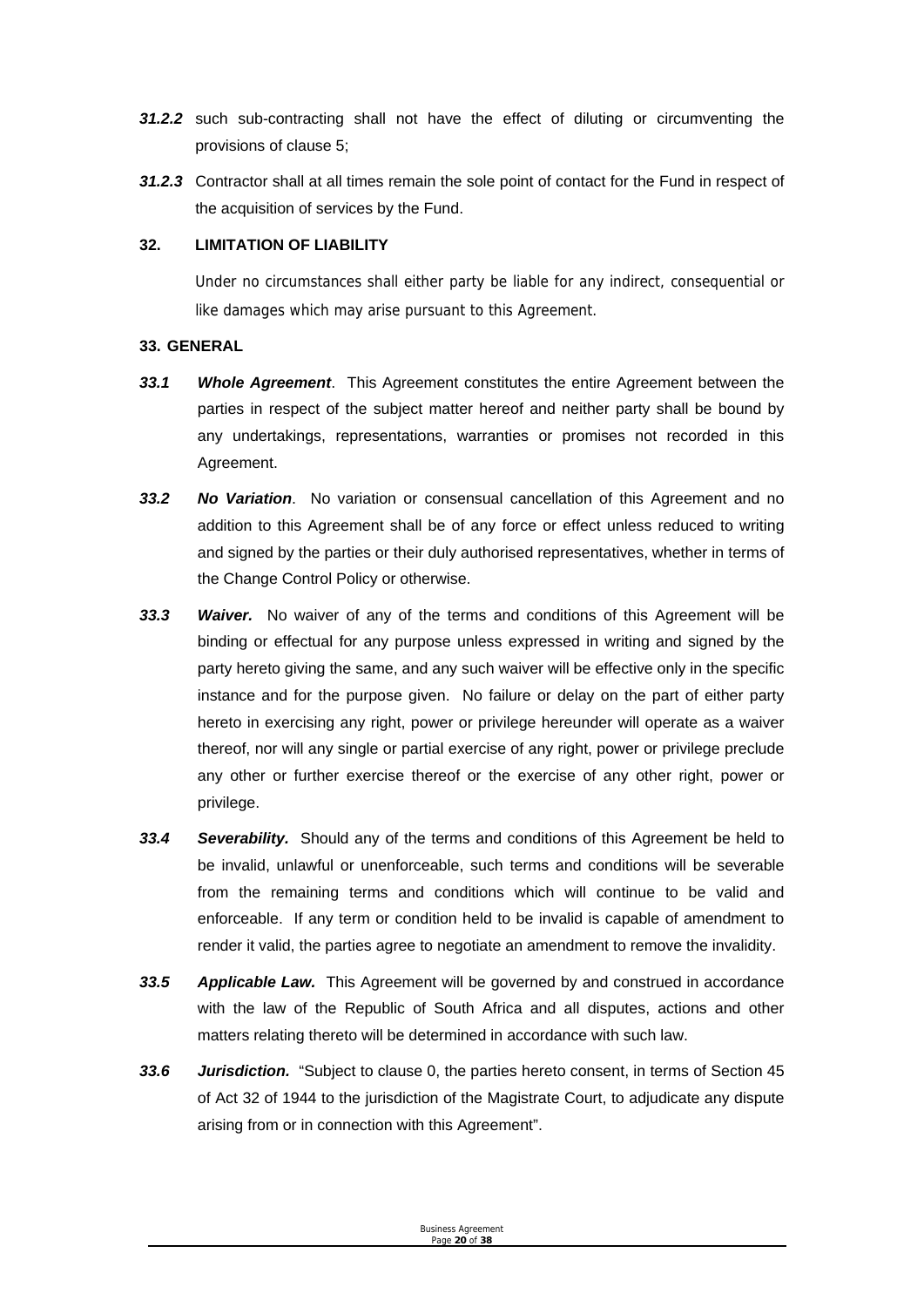- *33.7 Survival.* Notwithstanding termination of this Agreement, any clause which, from the context, contemplates ongoing rights and obligations of the parties, shall survive such termination and continue to be of full force and effect.
- *33.8 Counterparts*. In the event that the Parties do not sign the same document, then this Agreement may be executed by each Party signing a counterpart, which counterparts together shall constitute one and the same agreement.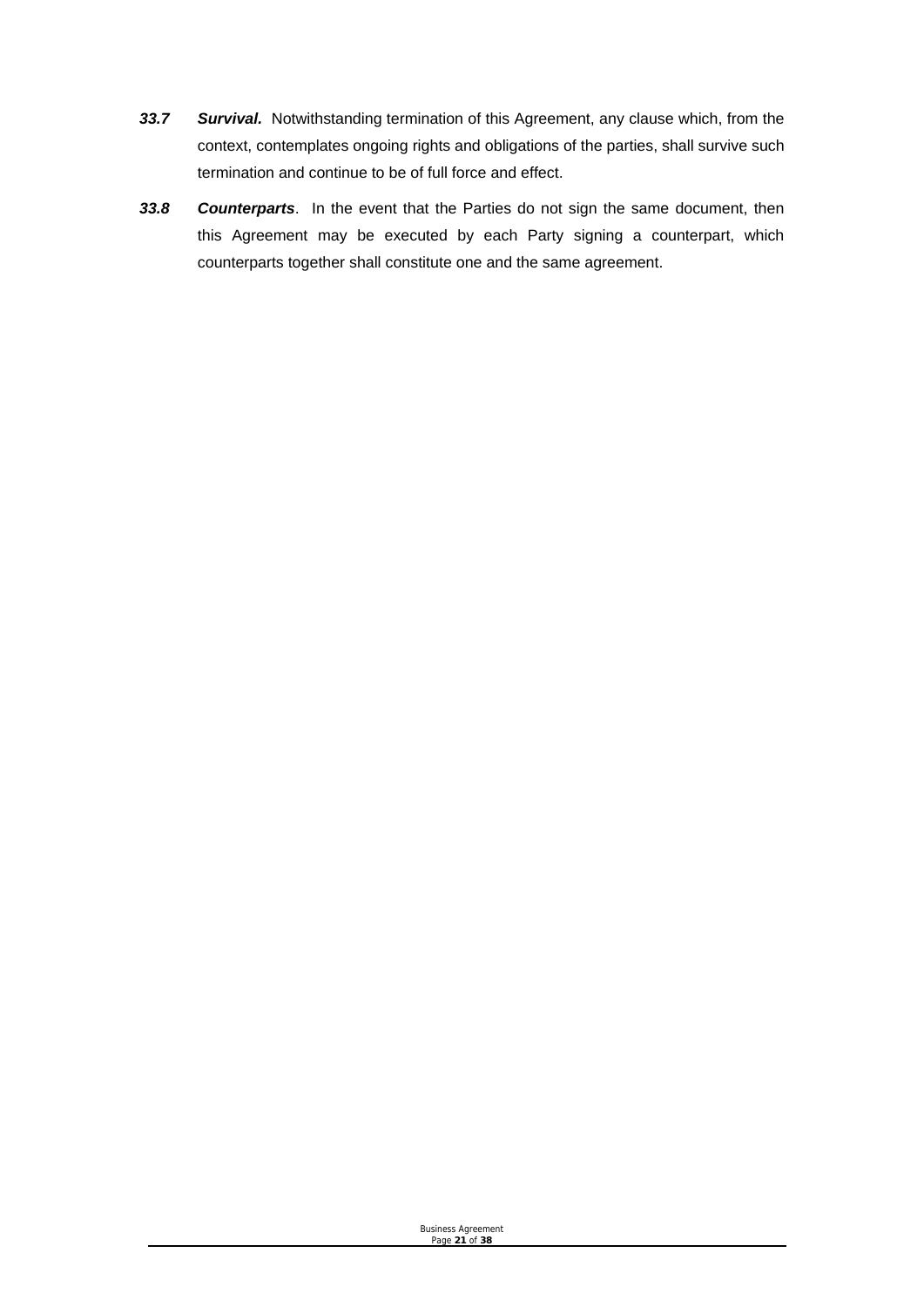**Part 2** 

# **Schedules**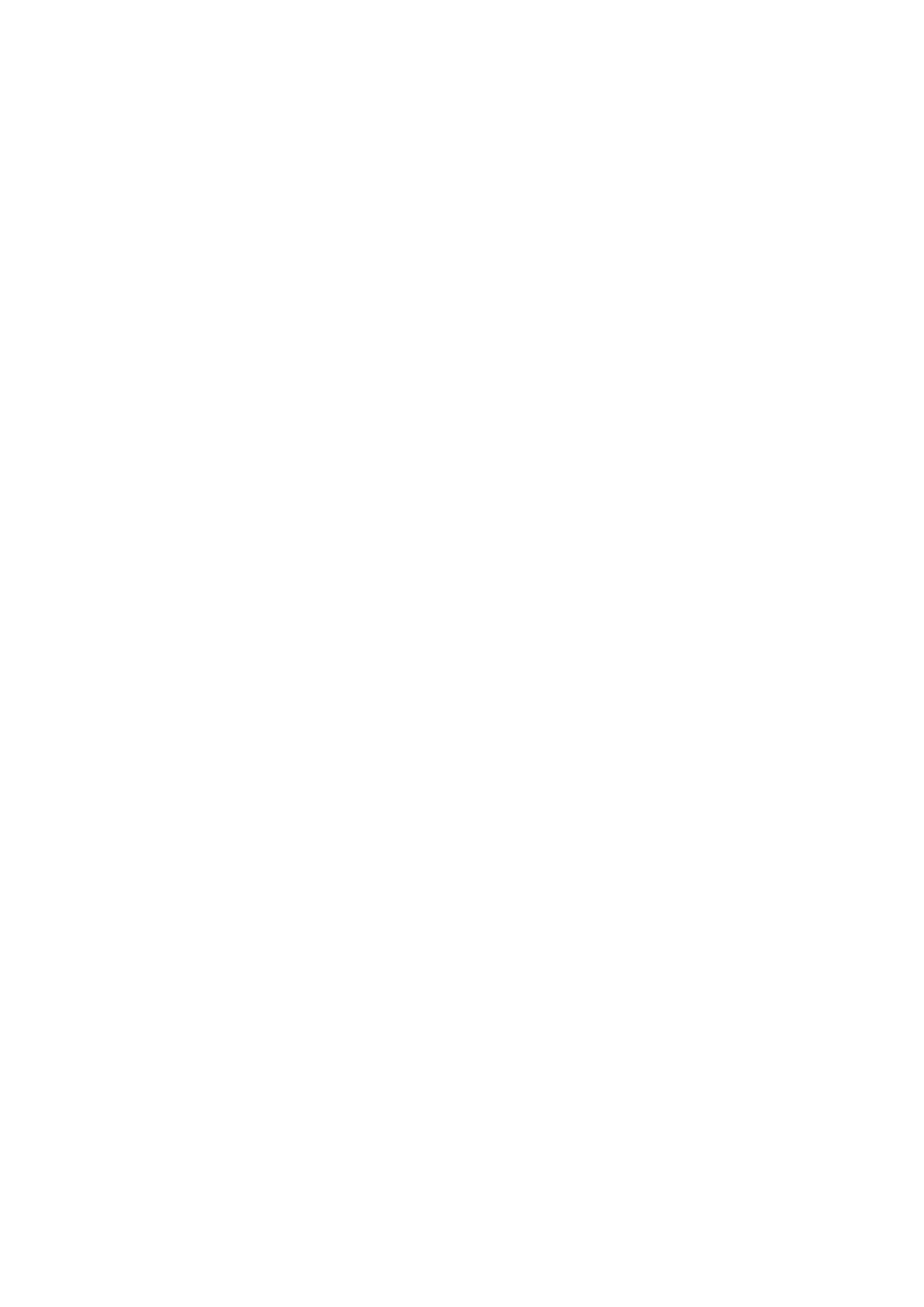## **Schedule 1 - Change Control Policy**

- 1.1. If the Fund requires any amendment, alteration or addition to the provisions of **Error! Reference source not found.**, or any SLA, it shall inform Contractor of such request by written notice. The notice shall set out full particulars of such proposed amendment, alteration or addition.
- 1.2. Contractor shall, within 30 (thirty) days of receipt of the notice, submit a written notice to the Fund ("**Change Note**"), which notice shall set out the following:-
- 1.2.1. the title of the change;
- 1.2.2. the originator and date of the request for change;
- 1.2.3. the reason for the change;
- 1.2.4. full details of the proposed change, including any specifications;
- 1.2.5. the impact on the price structure, if any;
- 1.2.6. a timetable for the case/instruction, together with any proposals for acceptance of the change;
- 1.2.7. a schedule of payments, if appropriate;
- 1.2.8. details of the likely impact, if any, of the change on other aspects of the services, including without being limited to:
- 1.2.8.1. the human resources to be made available;
- 1.2.8.2. the amounts payable, if any, by the Fund in respect of such change;
- 1.2.8.3. the payment profiles;
- 1.2.8.4. documentation and training to be provided by Contractor as a result of such change;
- 1.2.8.5. service levels and working arrangements;
- 1.2.8.6. any other contractual issues;
- 1.2.8.7. the date of expiry of validity of the Change Note.
- 1.3. The Fund shall, within a period of 60 (sixty) days from the date of receipt by it of the Change Note, provided that this period may be extended where the approval of the Procurement Office through the Fund Tender Committee is required, evaluate the Change Note and may by written notice to Contractor -
- 1.3.1.1. request further information from Contractor and extend the time period within which to evaluate the Change Note;
- 1.3.1.2. approve the Change Note with or without modification (provided that any modification is approved by Contractor);

| <b>Schedule 1 - Change Control Policy</b> |  |        |                       |         |  |
|-------------------------------------------|--|--------|-----------------------|---------|--|
| <b>Revision Number</b>                    |  | Page 3 | Date of Last Revision | 4/10/06 |  |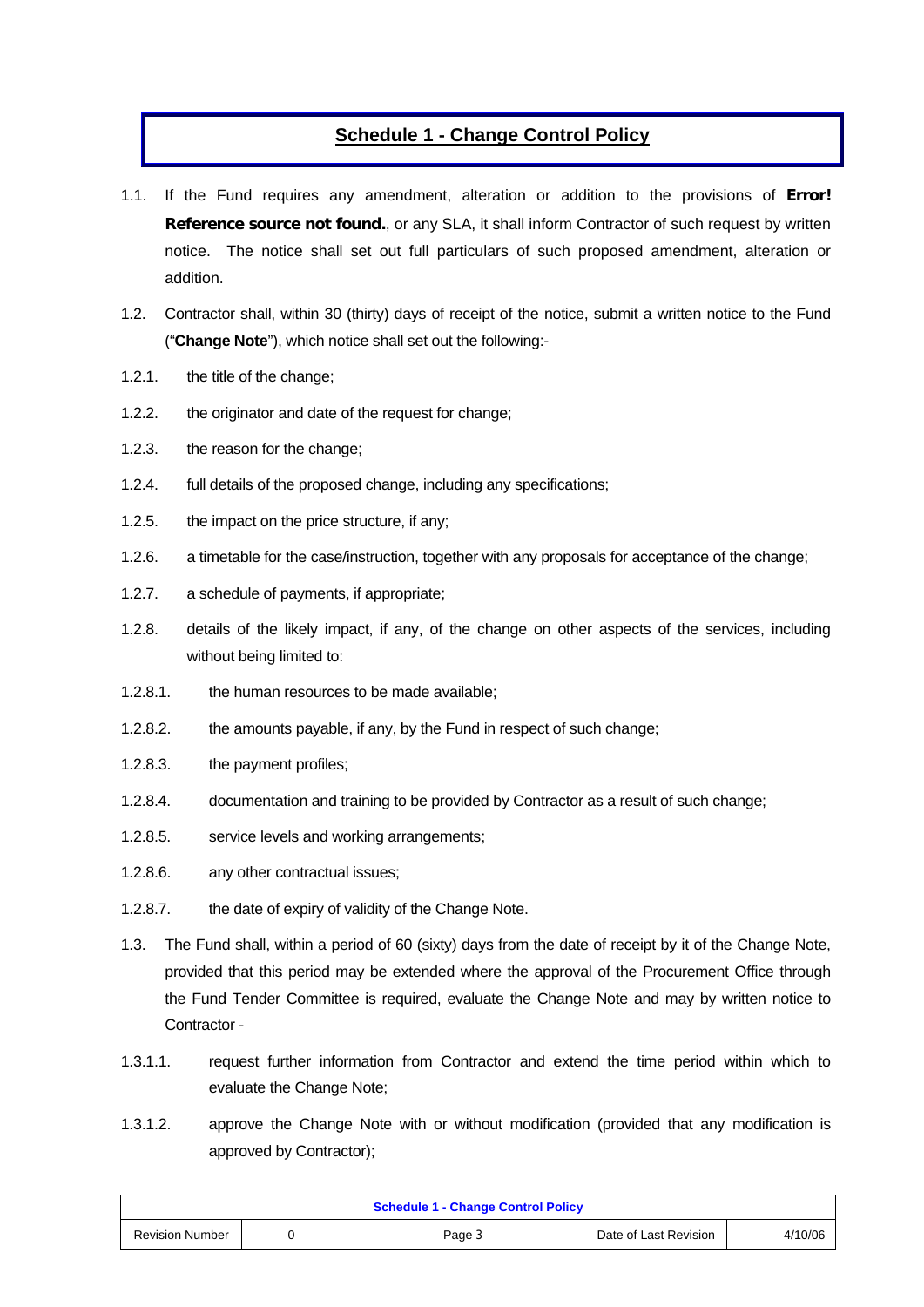#### 1.3.1.3. reject the Change Note.

- 1.4. If the Fund approves the Change Note, two copies of the Change Note shall be signed by a duly authorised representative of each of the parties. A Change Note signed by both parties shall constitute an amendment to this Agreement. Each of the parties shall be required to maintain a file in chronological order of all amendments after the signature date.
- 1.5. Contractor shall be entitled to recommend to the Fund any amendment, alteration or addition to the services by written notice, which notice shall be in the form of a Change Note, setting out all the information referred to in 1.2. The Fund shall evaluate the Change Note on the same terms and conditions *mutatis mutandis.*
- 1.6. Neither the Fund nor Contractor shall unreasonably withhold its consent to any Change Note, provided that neither party shall be obliged to consent to any Change Note increasing the price or requiring the other party to incur any expenditure not provided for in this Agreement.
- 1.7. Until both parties have agreed to and signed a Change Note, the obligations of Contractor to the Fund in terms of this Agreement shall not be affected and Contractor shall continue to provide the services and fulfil all of its obligations to the Fund in terms of this Agreement in full, unless otherwise agreed by the parties in writing.
- 1.8. Any discussions between the parties in connection with a request by the Fund or a recommendation by Contractor, shall be without prejudice to the rights of each party under this Agreement.
- 1.9. Any costs or expenditure incurred by Contractor, its agents or sub-contractors that have not been authorised in advance by the Fund for a change in the services pursuant to this Schedule shall be for the sole account of Contractor.

| <b>Schedule 1 - Change Control Policy</b> |  |        |                       |  |  |
|-------------------------------------------|--|--------|-----------------------|--|--|
| <b>Revision Number</b>                    |  | Page 4 | Date of Last Revision |  |  |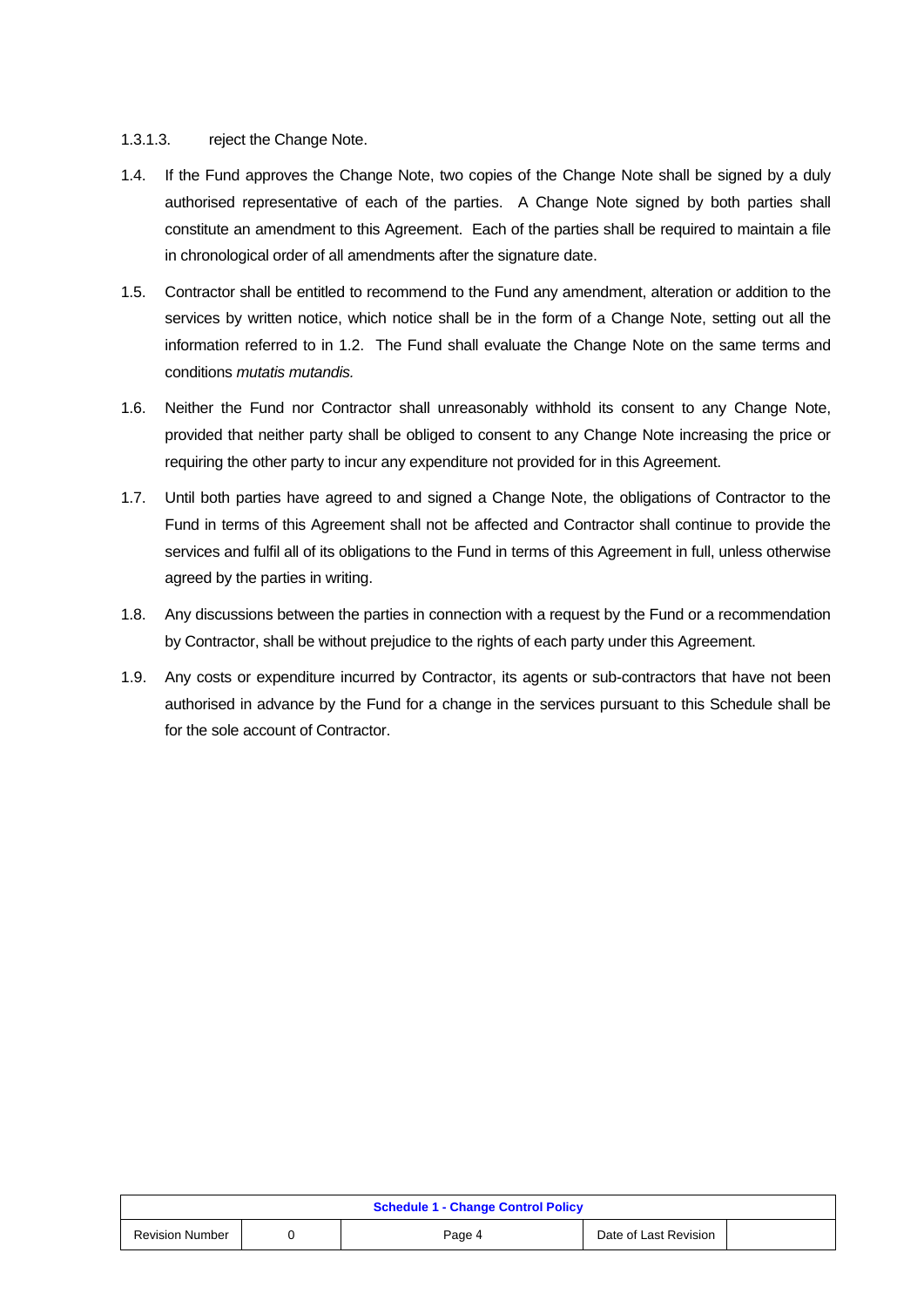## **Schedule 2 – Contract Governance Structure**

#### **1. OPERATIONAL STEERING COMMITTEE**

- 1.1. *Steering Committee*. Management of the Services and the relationship between the Parties shall vest in a Steering Committee to be constituted in accordance with the provisions of clause 1.3, within 30 (thirty) days of the Signature Date, or such longer period as the parties may agree in writing.
- 1.2. *Functions*. The functions of the Steering Committee shall be:
- 1.2.1. to provide a means for the joint review of issues relating to all day-to-day aspects of the performance of Services pursuant to this Agreement;
- 1.2.2. to provide a forum for joint strategic discussion, and possible variations of this Agreement to reflect more efficient performance of this Agreement;
- 1.2.3. to provide a means of agreeing Change Proposals; and
- 1.2.4. in certain circumstances, pursuant to the Dispute Resolution Procedure, to provide a means of resolving disputes or disagreements between the parties.
- 1.3. *Constitution of Steering Committee*. The Steering Committee shall be constituted and shall function in accordance with the following provisions -
- 1.3.1. the Steering Committee shall comprise the representatives of the parties set out in annexe "A" to this Schedule. Such representatives shall be authorised to make decisions at Steering Committee meetings on behalf of the respective parties;
- 1.3.2. the chairperson of the Steering Committee shall be the Director General of Labour or his delegate:
- 1.3.3. any appointment, removal or replacement of representatives by a party shall be by written notice to the other party and shall be effective as soon as such notice is received by the other party;
- 1.3.4. the Steering Committee may from time to time co-opt additional persons to sit on the Steering Committee, whether in a voting or monitoring capacity;
- 1.3.5. subject to the provisions of this Agreement, the members of the Steering Committee may adopt such procedures and practices for the conduct of the activities of the Steering Committee as they consider appropriate from time to time;
- 1.3.6. the Steering Committee shall meet on at least a monthly basis during the currency of this agreement and, in addition, the Steering Committee shall meet upon the request on reasonable notice of any party or to conduct other ad hoc function contemplated in this Agreement. The time and place for meetings shall be determined by the Steering Committee.
- 1.3.7. duly appointed alternate representatives shall be entitled to attend meetings of the Steering Committee and shall have the right to speak thereat but no alternate shall be entitled to vote if his principal is present at that meeting.

| <b>Schedule 2 - Contract Governance Structure</b> |  |        |                       |  |
|---------------------------------------------------|--|--------|-----------------------|--|
| <b>Revision Number</b>                            |  | Page 5 | Date of Last Revision |  |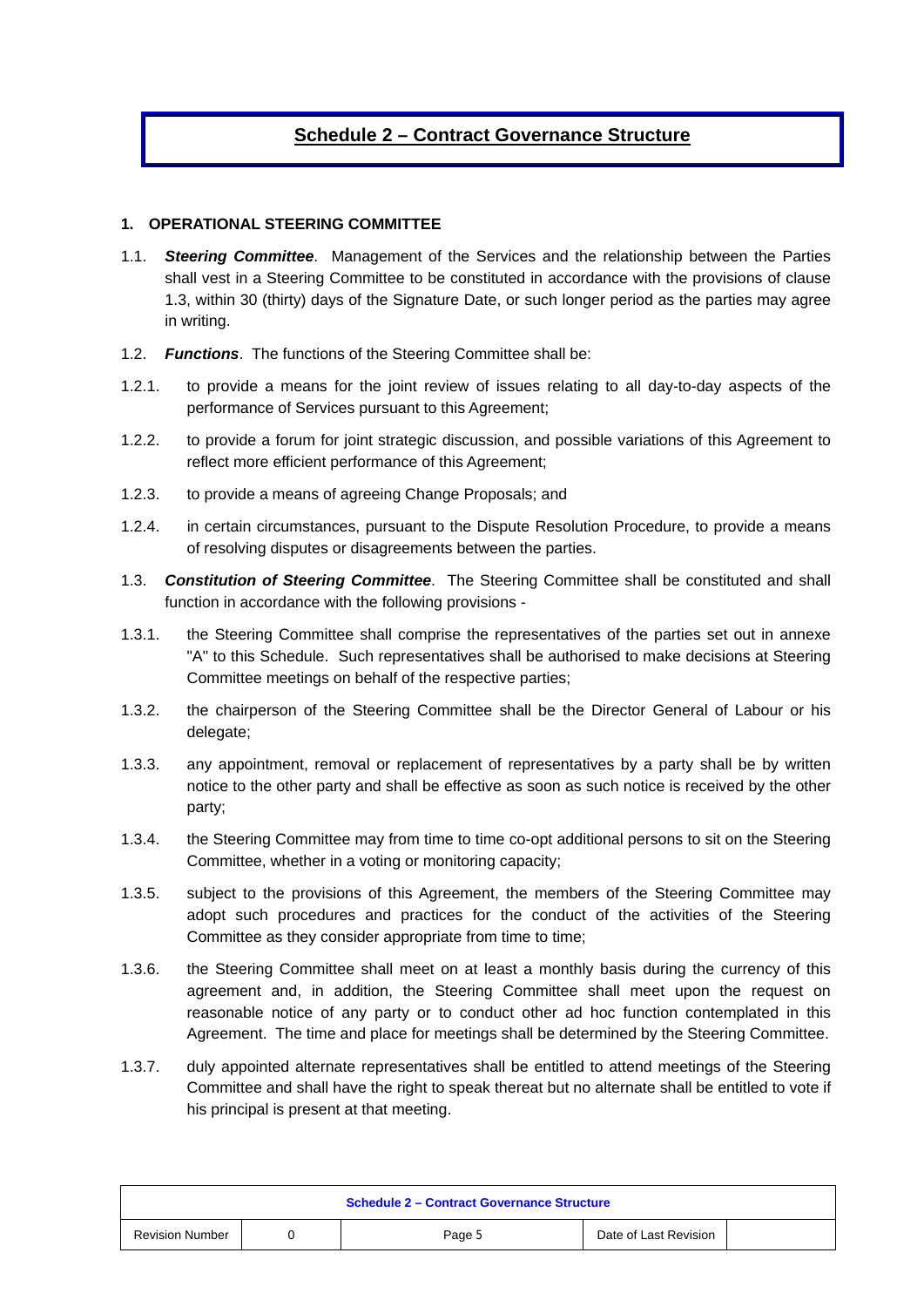- 1.3.8. a quorum for a meeting of the Steering Committee shall be one representative of each of the parties.
- 1.3.9. each member of the Steering Committee shall be entitled to one vote.
- 1.3.10. all recommendations, agreements and other decisions of the Steering Committee must be reached by way of consensus.
- 1.3.11. where the Steering Committee decides it is appropriate, meetings may also be held by telephone or another form of telecommunication, by which each participant can hear and speak to all other participants at the same time.
- 1.4. *Status of Decisions.* No decision of the Steering Committee shall have the effect of amending the terms of this Agreement and should any decision be taken which requires the amendment of this Agreement, such amendment shall be effected in terms of the Change Control Policy.
- 1.5. *Task Groups*. The Steering Committee may appoint task groups as and when required to investigate and research operational and strategic matters relating to claims and any other matter arising out of or in connection with this Agreement.
- 1.6. *Minutes of Meetings*. All business transacted at meetings of the Steering Committee shall be recorded and signed by a member of the Steering Committee representing each of the parties and the minutes so kept shall be circulated to the members of the Steering Committee within 7 (seven) days of each meeting. Such minute book shall at all times be available for inspection by the members of the Steering Committee or their duly authorised agents who shall be entitled to take copies thereof or to make extracts there from.

#### **2. CONTRACT MANAGERS**

- 2.1. *Appointment*. As soon as possible after the Effective Date Contractor and the Fund shall each appoint a contract manager to be responsible for the overall delivery of services by Contractor to the Fund.
- 2.2. *Authority*. Each party's contract manager shall be authorised to manage this Agreement on behalf of the party making the appointment and the Parties will procure that their service managers have the necessary skill, expertise and experience to carry out such responsibility. Unless otherwise specifically provided in this Agreement or agreed to in writing by a party, such party's service manager will be entitled to make operational decisions concerning the provision of the Services but shall not be authorised to bind or commit it to any amendments to this Agreement.
- 2.3. *Liaison*. All communications concerning the performance of this Agreement shall, unless otherwise agreed to between the Parties, take place between the parties' service managers.

| <b>Schedule 2 - Contract Governance Structure</b> |  |        |                       |  |  |
|---------------------------------------------------|--|--------|-----------------------|--|--|
| <b>Revision Number</b>                            |  | Page 6 | Date of Last Revision |  |  |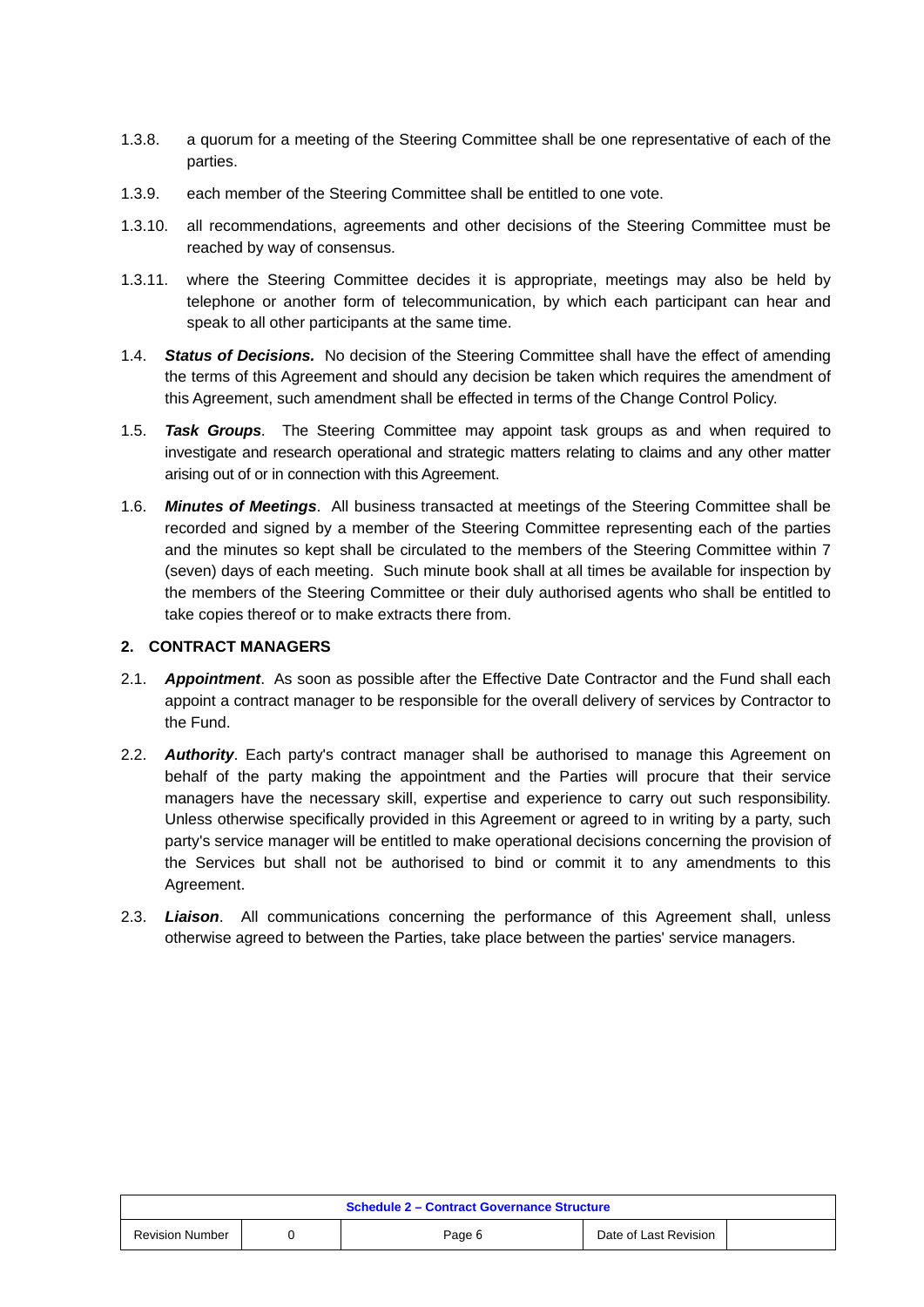#### **annexe "A"**

## **STEERING COMMITTEE REPRESENTATIVES**

- 1. Director General of Labour (Project sponsor)
- 2. Commissioner of CF
- 3. Contractor Managers;
- 4. Department of Labour PMO team.

| <b>Schedule 2 - Contract Governance Structure</b> |  |        |                       |  |  |
|---------------------------------------------------|--|--------|-----------------------|--|--|
| <b>Revision Number</b>                            |  | Page 7 | Date of Last Revision |  |  |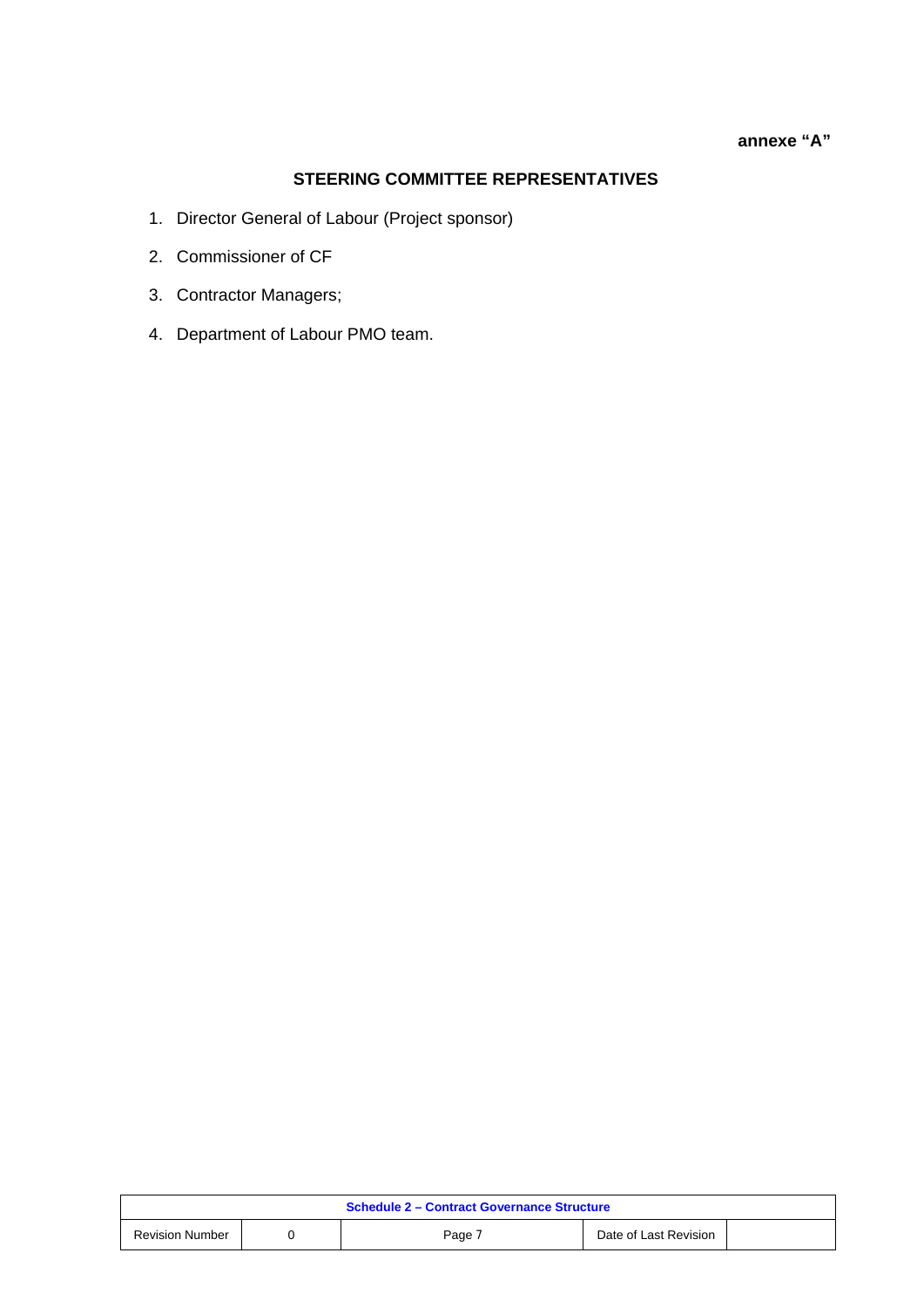## **Schedule 3 – Services**

**To be defined with the Contractor in terms of paragraph 7.2.1 above.** 

| <b>Schedule 3 - Services</b> |  |        |                       |  |  |
|------------------------------|--|--------|-----------------------|--|--|
| <b>Revision Number</b>       |  | Page 8 | Date of Last Revision |  |  |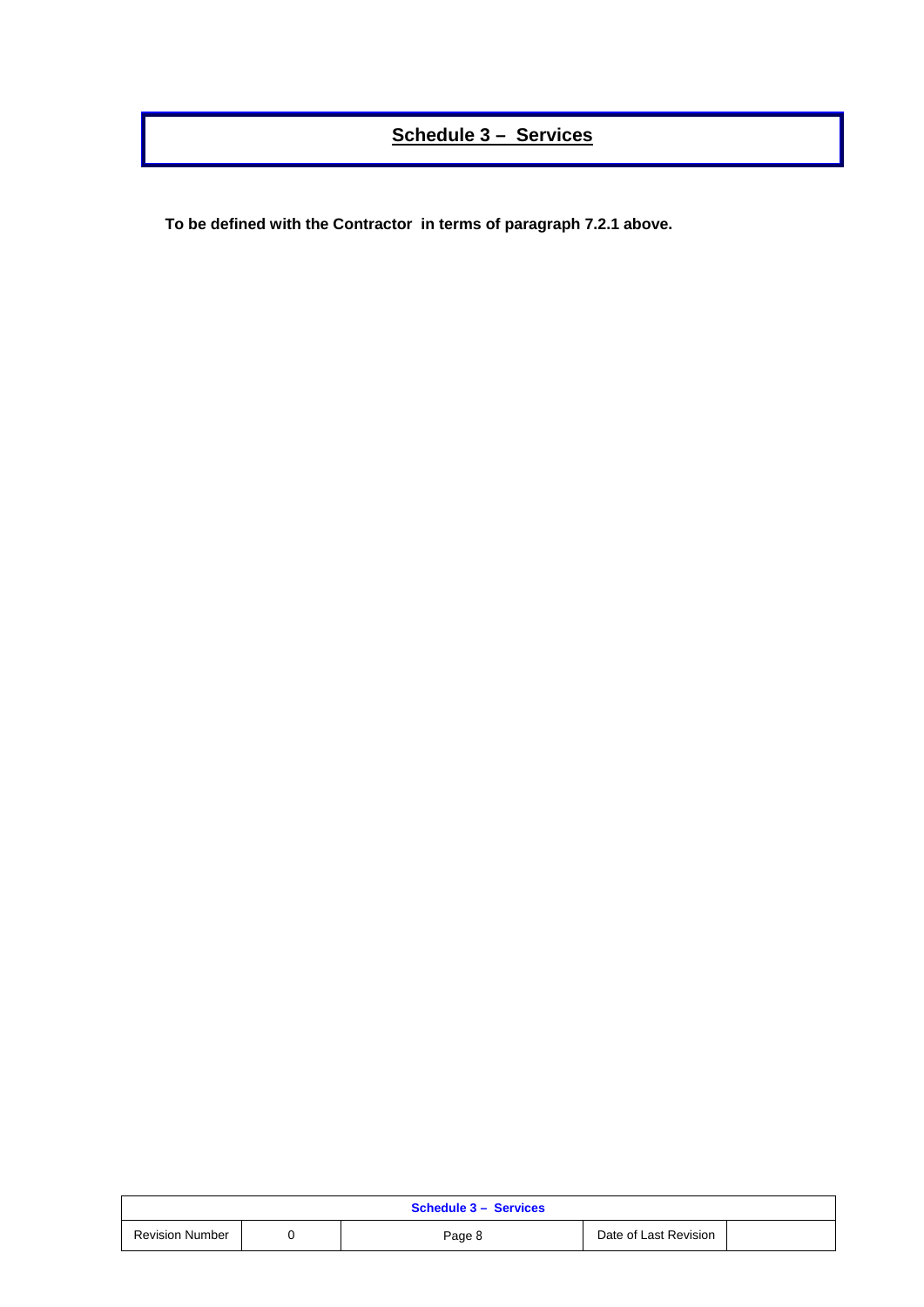## **Schedule 4 – Black Economic Empowerment**

- 1.1. *Definitions*. For the purposes of this clause:-
- 1.1.1. *"BEE"* means black economic empowerment;
- 1.1.2. *"BEE Entities"* means any entity in which PDIs or companies controlled by PDIs or trusts primarily for the benefit of PDIs, or a combination of the three, exercise Control. In addition where any entity is Controlled by another BEE entity, it shall also qualify as a BEE entity. For the avoidance of doubt, in determining whether an entity is a BEE entity, the enquiry shall continue up the hierarchy of shareholding until the identity of natural persons who ultimately hold the shares is determined, if necessary;
- 1.1.3. "*Control*" in this sense means:-
- 1.1.3.1. the holding of in excess of 35% of the total issued shares in a Company; or
- 1.1.3.2. the possession and exercise of legal authority and power to manage the assets and daily operations of the business and the active and continuous exercise of managerial authority and power in determining the policies and directing the operations of the business;
- 1.1.4. *"PDI person or sole proprietor"* means any South African citizen who falls within a population group that had no franchise in national elections prior to the Republic of South Africa Constitution Act, 1983 (Act No 110 of 1983) and Constitution of the Republic of South Africa Act (No 200 of 1993);
- 1.2. *Minimum BEE requirements for companies or CCs*. It is an express term of this Agreement that:-
- 1.2.1. no less than 35% (thirty five percent) of the ordinary voting shares in Contractor shall at all times during the currency of the Agreement be held by BEE Entities or PDIs;
- 1.2.2. the BEE shareholders shall enjoy voting rights in respect of their shares no less favourable than any other class of shareholders;
- 1.2.3. there shall be BEE voting representation on the Board of Contractor commensurate with the percentage BEE/PDI shareholding in Contractor.
- 1.3. *Good Faith*. Contractor shall act in good faith in fulfilling its obligations in terms of this clause.

| <b>Schedule 4 - Black Economic Empowerment</b> |  |        |                       |  |
|------------------------------------------------|--|--------|-----------------------|--|
| <b>Revision Number</b>                         |  | Page 9 | Date of Last Revision |  |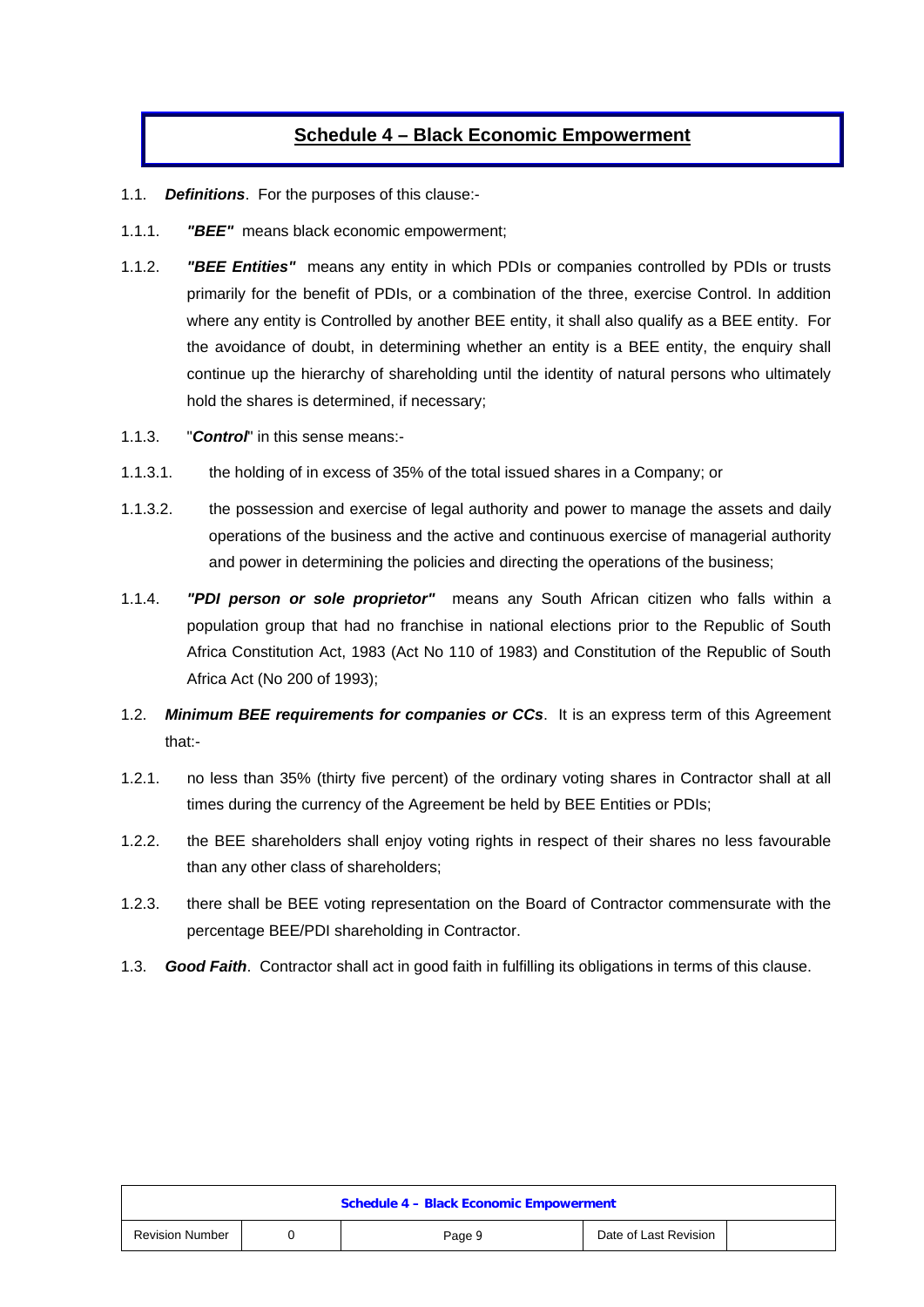## **Schedule 5 – Pricing Schedule**

#### **1. PRICING PRINCIPLES**

- 1.1. The pricing:-
- 1.1.1. shall remain fixed for the Initial Period;
- 1.1.2. based on actual services rendered;
- 1.1.3. inclusive of VAT;
- 1.1.4. in South African Rands; and

#### **2. PAYMENT TERMS**

- 2.1 Payment will be made 30 days from invoice receipt date by the Fund.
- 2.2 Must include all supporting documents to validate an invoice for payment.
- 2.3 Must be authorised for payment by a member of staff with the authorised delegated authority.
- 2.4 Payment will only be authorised by the Fund in pursuant of clause 2.3 above and with confirmation of quality and performance of the Contractor, by the Fund's (delegated staff that issued the instruction).
- 2.5 Interest for overdue payments will not exceed prime plus 1%.

| <b>Schedule 6 - Dispute Resolutionschedule</b> |  |         |                       |  |  |
|------------------------------------------------|--|---------|-----------------------|--|--|
| <b>Revision Number</b>                         |  | Page 10 | Date of Last Revision |  |  |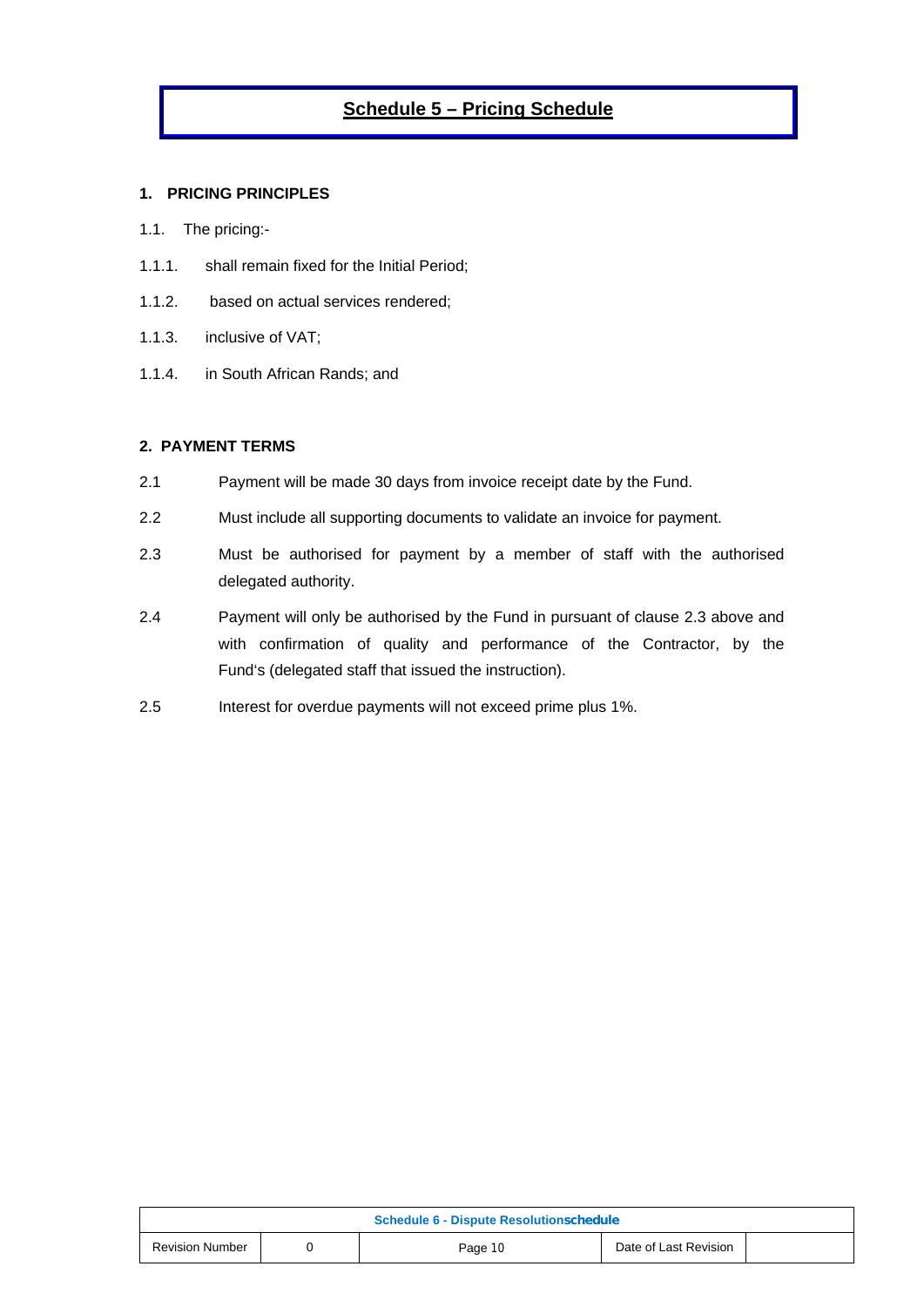**ANNEXE "A"** 

### **PRICING SCHEDULE**

**To be included on award of the bid.** 

| Schedule 6 - Dispute Resolution schedule |  |         |                       |  |
|------------------------------------------|--|---------|-----------------------|--|
| <b>Revision Number</b>                   |  | Page 11 | Date of Last Revision |  |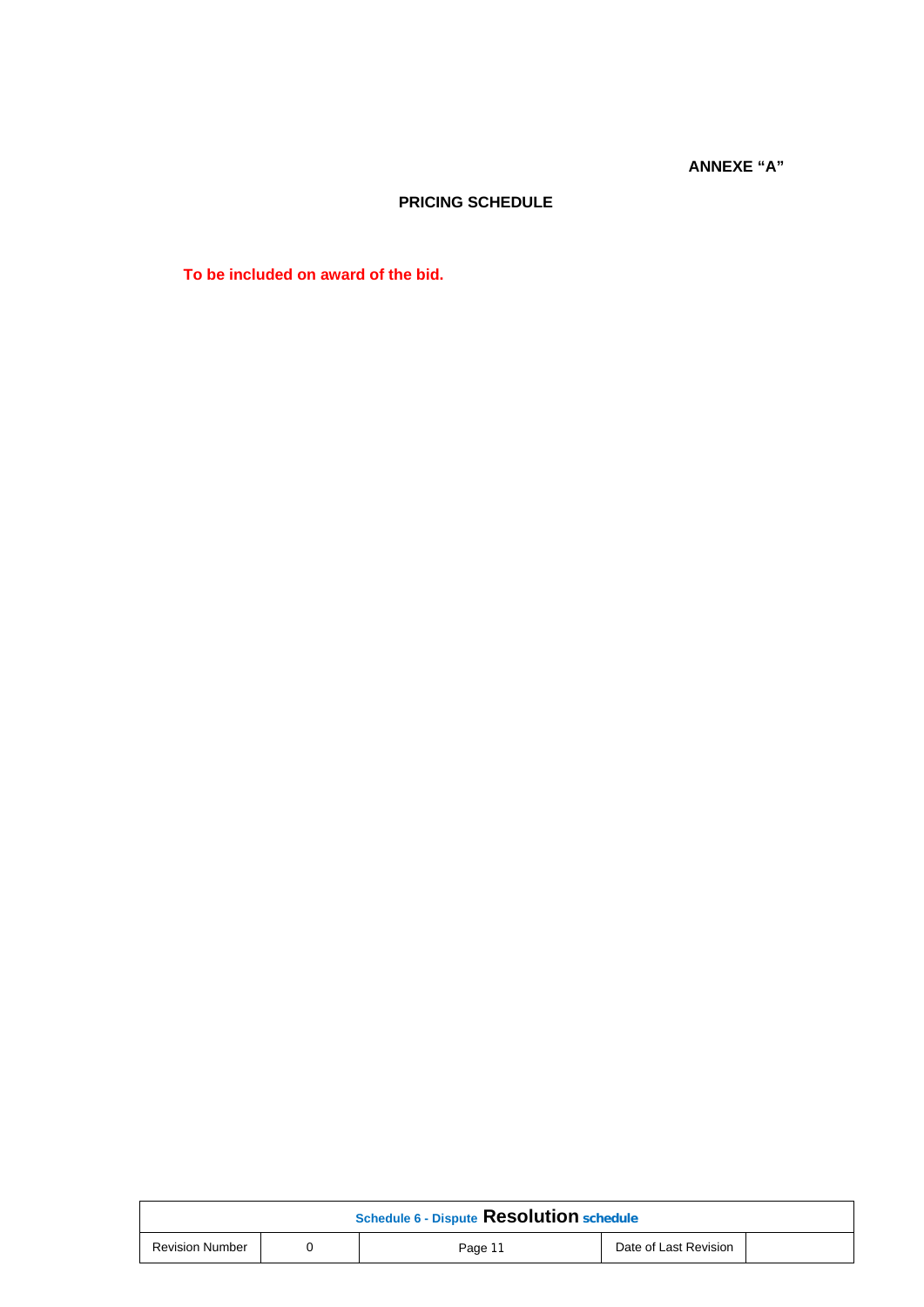## **Schedule 6 - Dispute Resolution**

Any dispute which arises between the parties and which cannot be resolved between the relevant Contract Managers shall be resolved in accordance with the following procedure:-

- 1.1. *Referral of dispute to joint committee of the parties.* Any dispute which arises shall be referred to a committee comprising the CEO of the Fund and the CEO of Contractor, or alternates appointed by them, who will use their best endeavours to resolve the dispute within 14 (fourteen) days of the dispute having been referred to them.
- 1.2. *Referral of dispute to experts.* If so agreed by the parties, any dispute of a technical nature may be referred, together with reasons for referring the matter, to a panel of three experts appointed by the Arbitration Foundation of South Africa ("**AFSA**") for final settlement. Such experts shall be deemed to act as experts and not as arbitrators. The decision of the experts shall (in the absence of clerical or manifest error) be final and binding on the parties and the experts' fees for so acting shall be borne by the parties in equal shares unless the experts determine that the conduct of either party was such that it should bear a greater proportion or all of such fees.
- 1.3. *Submission of dispute to arbitration.* Should the dispute be unable to be resolved in accordance with the foregoing, or should the parties be unable to agree on whether a dispute is technical or not, such dispute shall be referred to the Fund's Tender policy for resolution, or such other legislation or regulation which supersedes it, in the absence of which such dispute shall be finally resolved in accordance with the Rules of AFSA by an arbitrator or arbitrators appointed by AFSA.
- 1.4. *Appointment of experts or Arbitrators by AFSA.* Where AFSA is required in terms of this Agreement to appoint an independent third party, it is the parties intention that such third party shall have the requisite skills, experience and expertise necessary to determine the specific issue at hand.

| <b>Schedule 6 - Dispute Resolutionschedule</b> |  |         |                       |  |
|------------------------------------------------|--|---------|-----------------------|--|
| <b>Revision Number</b>                         |  | Page 12 | Date of Last Revision |  |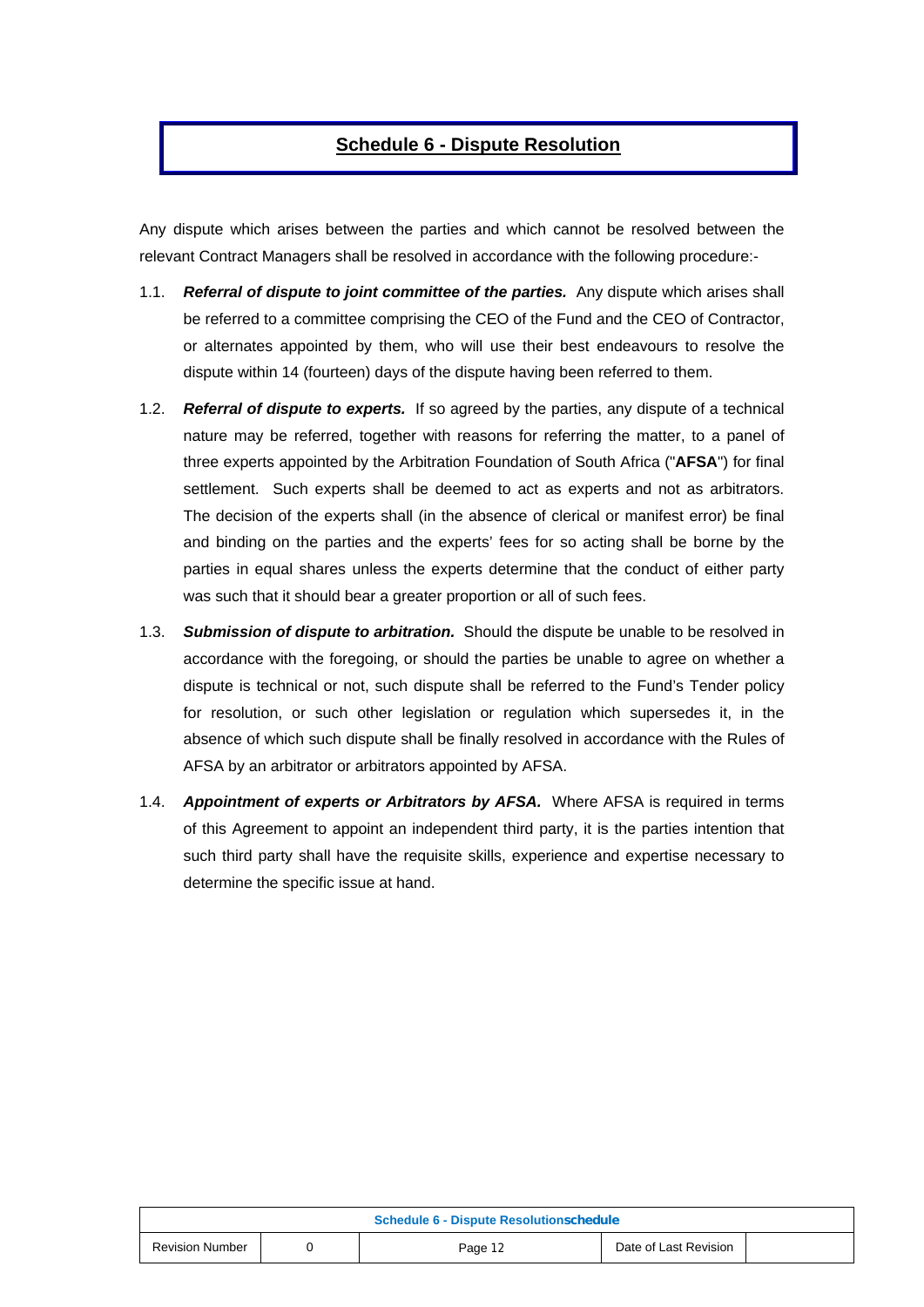## **Schedule 7 - Transfer Management Provisions**

#### 1. **INTRODUCTION**

In view of the strategic importance of the Services to the business operations of the Fund it is necessary to make provision for the orderly transfer of the Services from Contractor to the Fund or a third party provider should this Agreement or any part thereof terminate for any reason whatsoever. This schedule contains the provisions relating to such a transfer.

#### 2. **TRANSFER MANAGEMENT PLAN**

- 2.1. *Transfer of Services***.** Upon expiry or termination of this Agreement, Contractor shall take all reasonable steps necessary to effect the transfer of cases:-
- 2.1.1 To the to the Fund or designated provider, as the case may be, within 30 (thirty) days of the effective date of termination ("**Agreement Termination Date**"), or such longer period as may be agreed between the parties in writing.
- 2.2. *Agreeing and carrying out of a transfer management plan.* Contractor shall upon receipt of the Fund's written request for a Transfer Management Plan meeting, which request shall be made no later than within 30 (thirty) days of the date of notice of the termination of this Agreement or any part thereof, meet with the Fund and agree on a transfer management plan with agreed time scales, which transfer management plan shall, unless otherwise agreed by the parties, be completed within 30 (thirty) days of the date of the request by the Fund;
- 2.3. Contractor shall:-
- 2.3.1 carry out the transfer management plan contemplated in clause 2.1 of this Section within 60 (sixty) days of the date of termination contemplated in clauses 25 or 26 of the Agreement, or as otherwise agreed by the parties; and
- 2.3.2 meet with the Fund to review progress at regular intervals.
- 2.4. *Contents of Plan.* The Transfer Management Plan contemplated in clause 2.1 of this schedule shall make provision for Contractor to :-
- 2.4.1 provide consulting advice to the Fund relating to specific service management issues and shall include reasonable access to any Contractor employees who have experience in providing the Services to the Fund;
- 2.4.2 commit such resources (including services not included in the Services) as are reasonably necessary to effect the transition;
- 2.5. *Liability for cost of implementation*. Should this Agreement be terminated:-
- 2.5.1 due to a breach thereof by Contractor, then Contractor shall bear the cost of implementing the Transfer Management Plan;

| <b>Schedule 7 - Transfer Management Provisions of CF</b> |  |         |                       |  |  |  |  |
|----------------------------------------------------------|--|---------|-----------------------|--|--|--|--|
| <b>Revision Number</b>                                   |  | Page 13 | Date of Last Revision |  |  |  |  |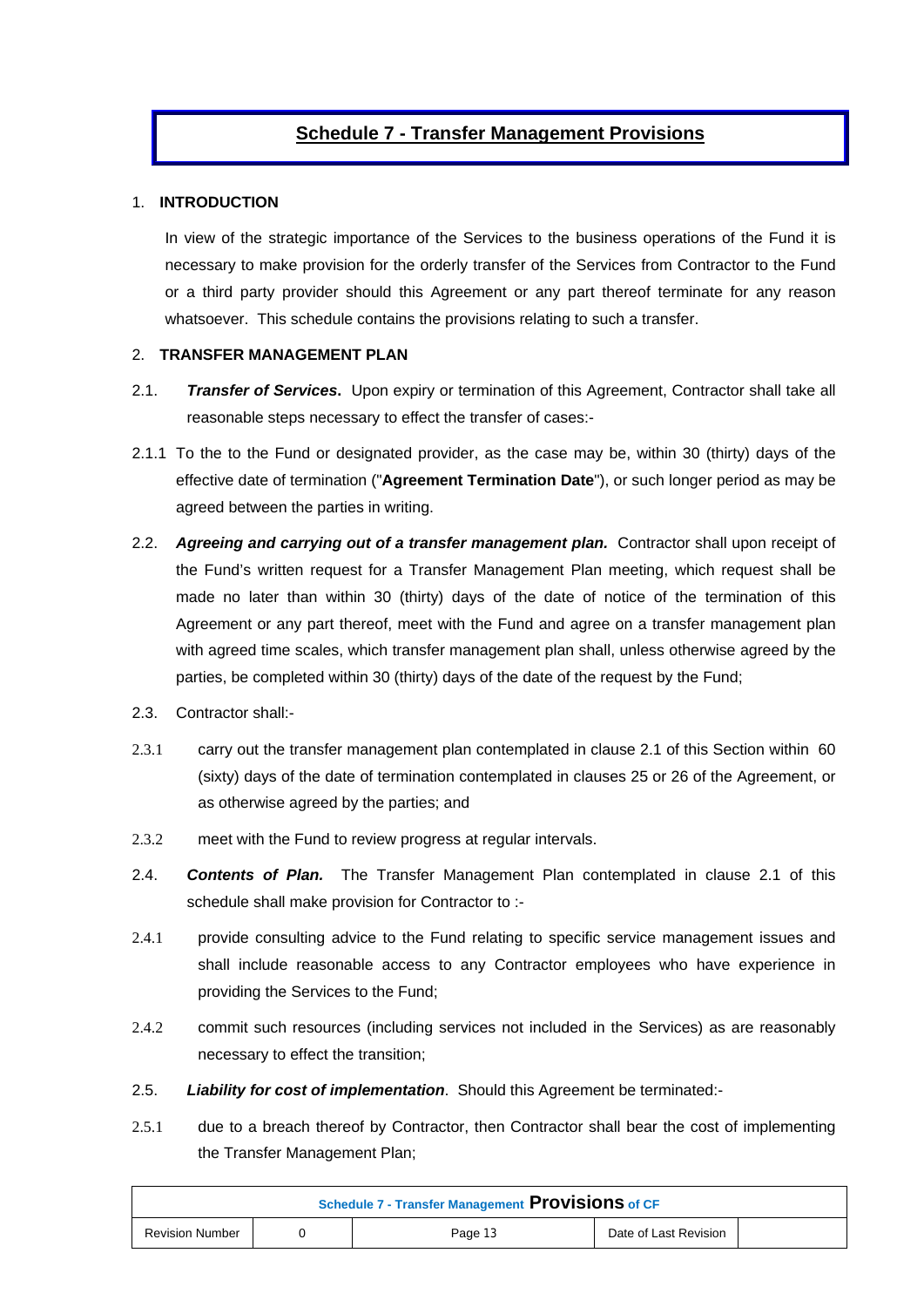2.5.2 due to circumstances other than the default of Contractor, then the Fund shall bear the cost of implementing the Transfer Management Plan on a time and materials basis at Contractor's then current fees.

#### 3. **GENERAL OBLIGATIONS OF CONTRACTOR**

- 3.1. *The orderly and uninterrupted transition of all Services.* Contractor shall use all reasonable efforts to effect the orderly and uninterrupted transition of all the affected Services back to the Fund or the Fund's nominated third party service provider.
- 3.2. *Delivery of confidential information, data and proprietary material.* Contractor shall deliver to the Fund, within 14 (fourteen) days of the date of termination of the Agreement, all confidential information, data and other proprietary material to the Fund.

#### **4. AUTHORITIES AND OTHER RIGHTS GRANTED TO CONTRACTOR**

All authorities and other rights granted by the Fund to Contractor shall continue whilst Contractor continues to provide the Services in accordance with this schedule, whereafter such authorities and other rights shall automatically terminate.

#### 5. **PAYMENT IN THE EVENT OF A DISPUTE**

If there is a dispute between the parties as to the amounts payable to either party pursuant to this schedule, the charges payable by the parties in terms of clause 2.5 of this schedule, shall be paid into a joint account in the name of the Fund and Contractor. Such charges, together with any interest thereon, shall only be paid out to one or both of the parties on production of:

- 5.1. a statement signed by both parties authorising the payment; or
- 5.2. a final arbitration award or order ordering the payment to be made to one or both of the parties.

#### 6. **SEVERABILITY OF THIS SCHEDULE**

This schedule is severable from the rest of this Agreement and shall remain valid and binding on the parties notwithstanding any termination of this Agreement.

| <b>Schedule 7 - Transfer Management Provisions</b> |  |         |                       |  |  |  |  |
|----------------------------------------------------|--|---------|-----------------------|--|--|--|--|
| <b>Revision Number</b>                             |  | Page 14 | Date of Last Revision |  |  |  |  |